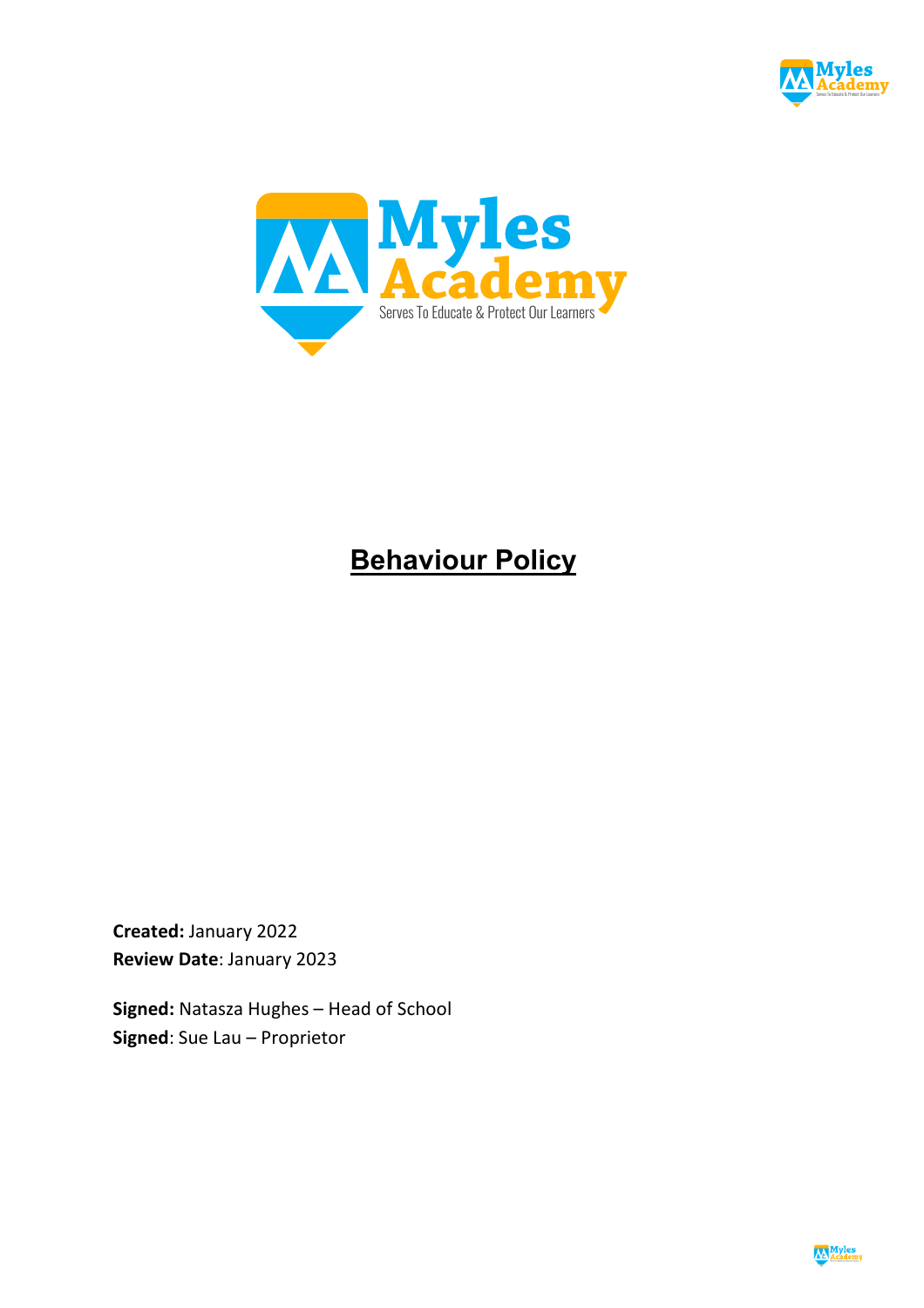

# **Contents:**

- 1. Introduction
- 2. Myles Academy Approach to Behaviour Management
- 3. Strategies for helping children to achieve these expectations
- 4. Positive Attitudes to Learning
- 5. School Rewards and Sanctions
- 6. Use of reasonable force
- 7. Responsibilities
- 8. Mobile phones and other electronic devices
- 9. Visits and Journeys
- 10. Anti-Bullying
- 11. Staff Training
- 12. Seeking the views of children, parents, carers, local authorities and staff
- 13. Risk assessments and Behaviour Management Plans (RA / BMP)
- 14. Safeguarding and child protection
- 15. Behaviour outside of Myles Academy's premises
- 16. Powers to search
- 17. Complaints
- 18. Reporting and recording incidents and sanctions
- 19. Implementation, monitoring, evaluation and review

**Appendix 1**: Myles Academy Expectations

**Appendix 2:** Risk Assessment / Behaviour Management Plan

**Appendix 3**: RPI/Incident form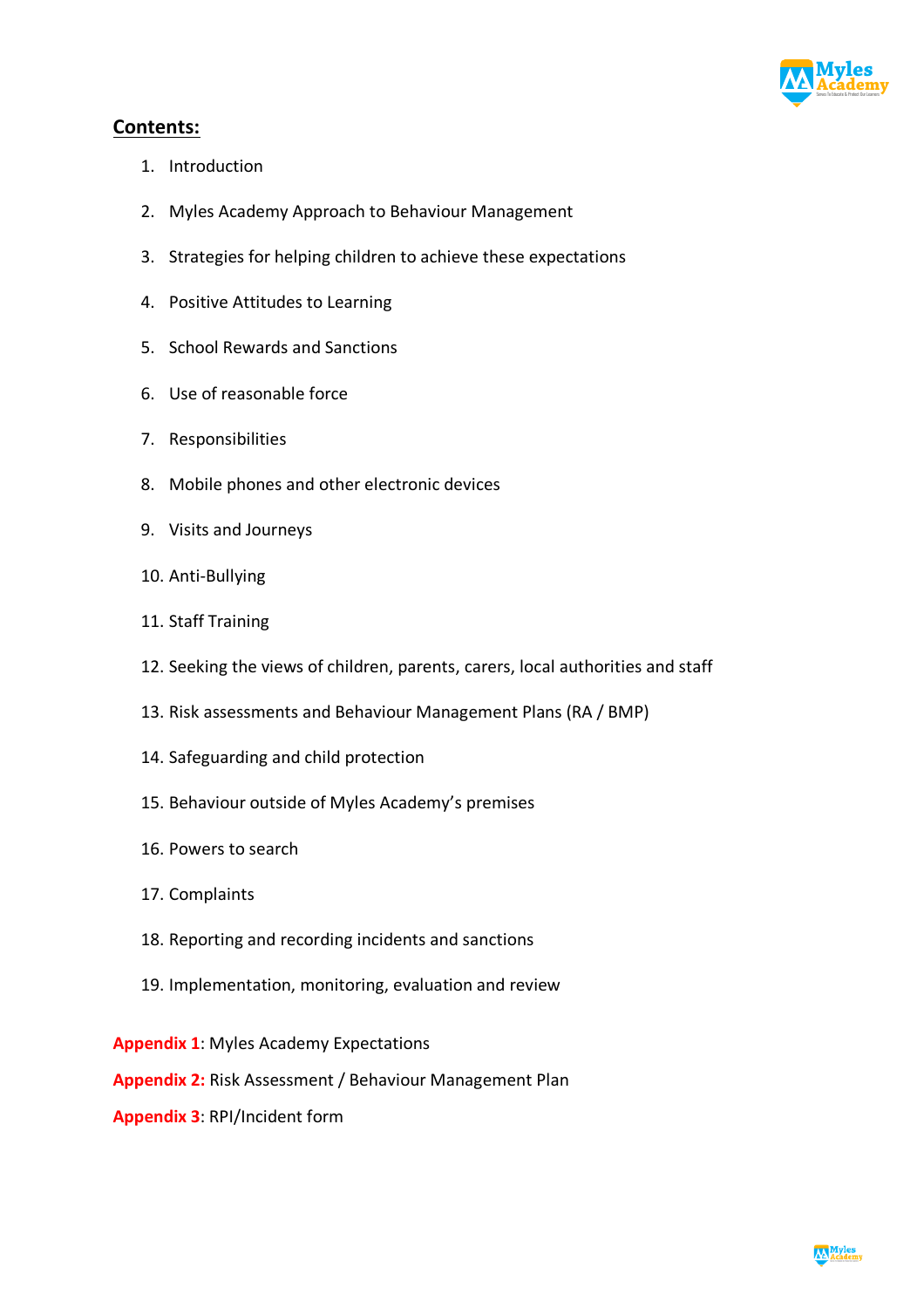

## **1. Introduction**

At Myles Academy we work to encourage each individual to reach his or her full potential in a caring and relaxed but purposeful, disciplined atmosphere. Our school aims to;

- Provide a positive and caring environment where every member of the school community is valued; achievements are recognised and successes celebrated.
- Provide a broad balanced, differentiated curriculum enabling each student to further develop his or her abilities.
- To actively promote good behaviour, self-awareness and self-control in a climate of mutual respect.
- Promote good habits, attitudes to work and where appropriate with student involvement, in planning and recording.
- Work as a community where understanding, respect for others and personal responsibilities are central values, allowing everyone to flourish as individuals.
- To ensure staff and students recognise and understand their rights and responsibilities, and work with us to secure good behaviour and develop their social skills.
- To ensure that staff have a consistent approach in promoting positive behaviour.
- Follow the DfE guidance on Exclusion from maintained schools, Academies and pupil referral units in England, Reference: DFE-57501-2012

Myles Academy recognises its duty under the Education and Inspections Act 2006 to establish and maintain a behaviour policy for the school that promotes self-discipline, respect for others and proper regard for authority; and to make arrangements to ensure that functions are carried out with a view to safeguarding and promoting the welfare of children in accordance with the Education Act 2002. We also comply with The Education (Independent School Standards) Regulations 2014 and have regard to the DfE guidance 'Behaviour and discipline in schools' (2016).

Myles Academy acknowledges the obligations associated with the Children Act 1989, the Human Rights Act 1998 and the Equality Act 2010. We also follow current DfE guidance 'Keeping children safe in education' (2020), 'Working together to safeguard children' (2018)1, HM Government advice 'What to do if you're worried a child is being abused' (2015) and the Local Safeguarding Children Partnership's policies, procedures, guidance and protocols.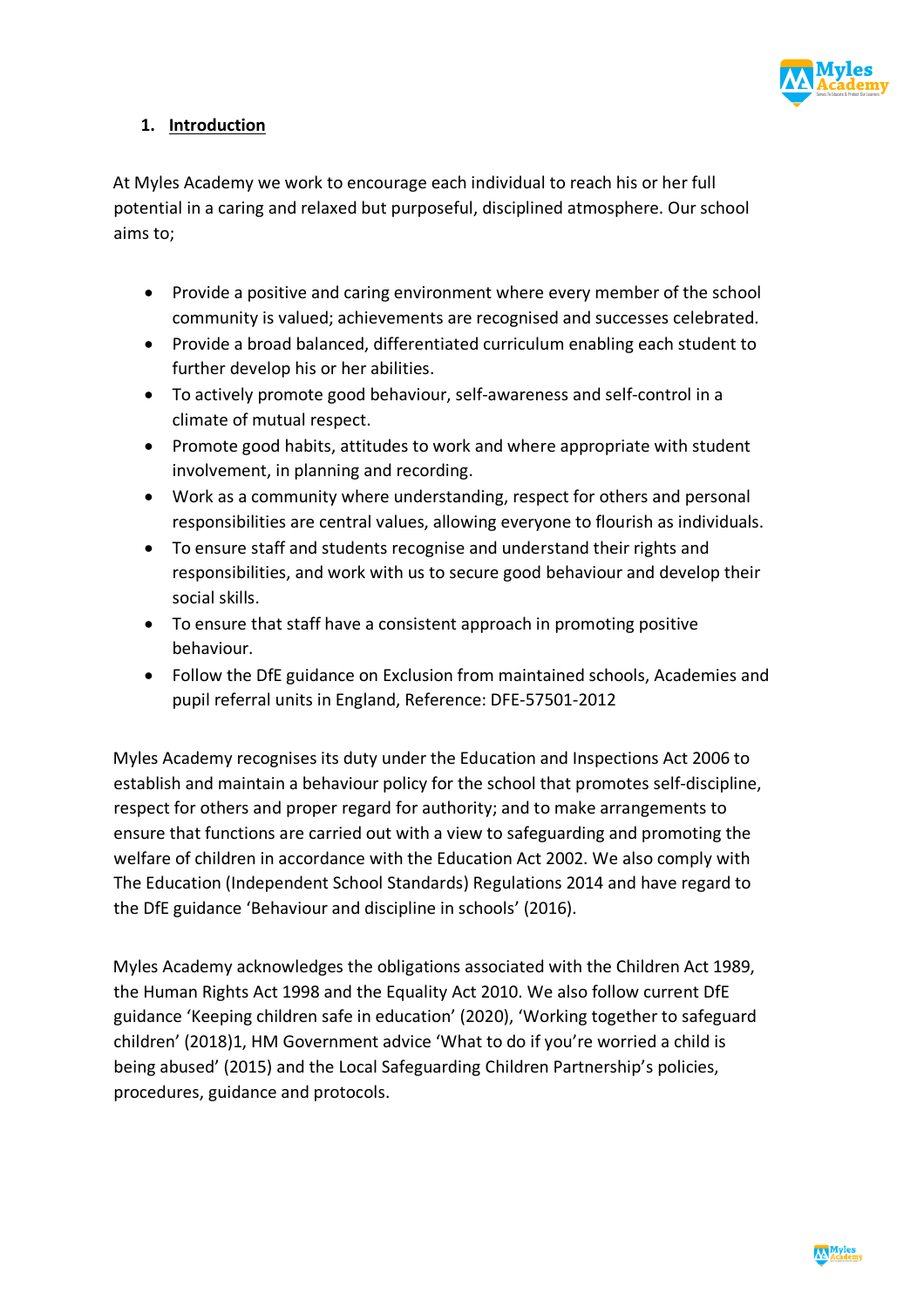

## **2. Myles Academy Approach to Behaviour Management**

We have developed our whole school policy to promote positive behaviour in line with DfE guidance 'Behaviour and Discipline in Schools' (2016) and the 4R's framework. Systems and processes are built around the key aspects outlined in DfE guidance.

- A consistent approach to behaviour management
- Strong school leadership
- Rewards and sanctions
- Classroom management
- Teaching of good behaviour
- Staff development and support
- Pupil support systems
- Liaison with parents and other agencies
- Managing pupil transition
- Organisation and facilities

An important first principle is that supporting good behaviour is the responsibility of all members of staff. During any teaching session, the prime responsibility is that of the class teacher, with support available from TAs, key workers and senior managers where such intervention is felt necessary. This responsibility remains with the class teacher (whether or not the decision has been taken to remove a pupil from class) and a welcoming environment/approach as well as appropriately differentiated work must be available for every teaching session.

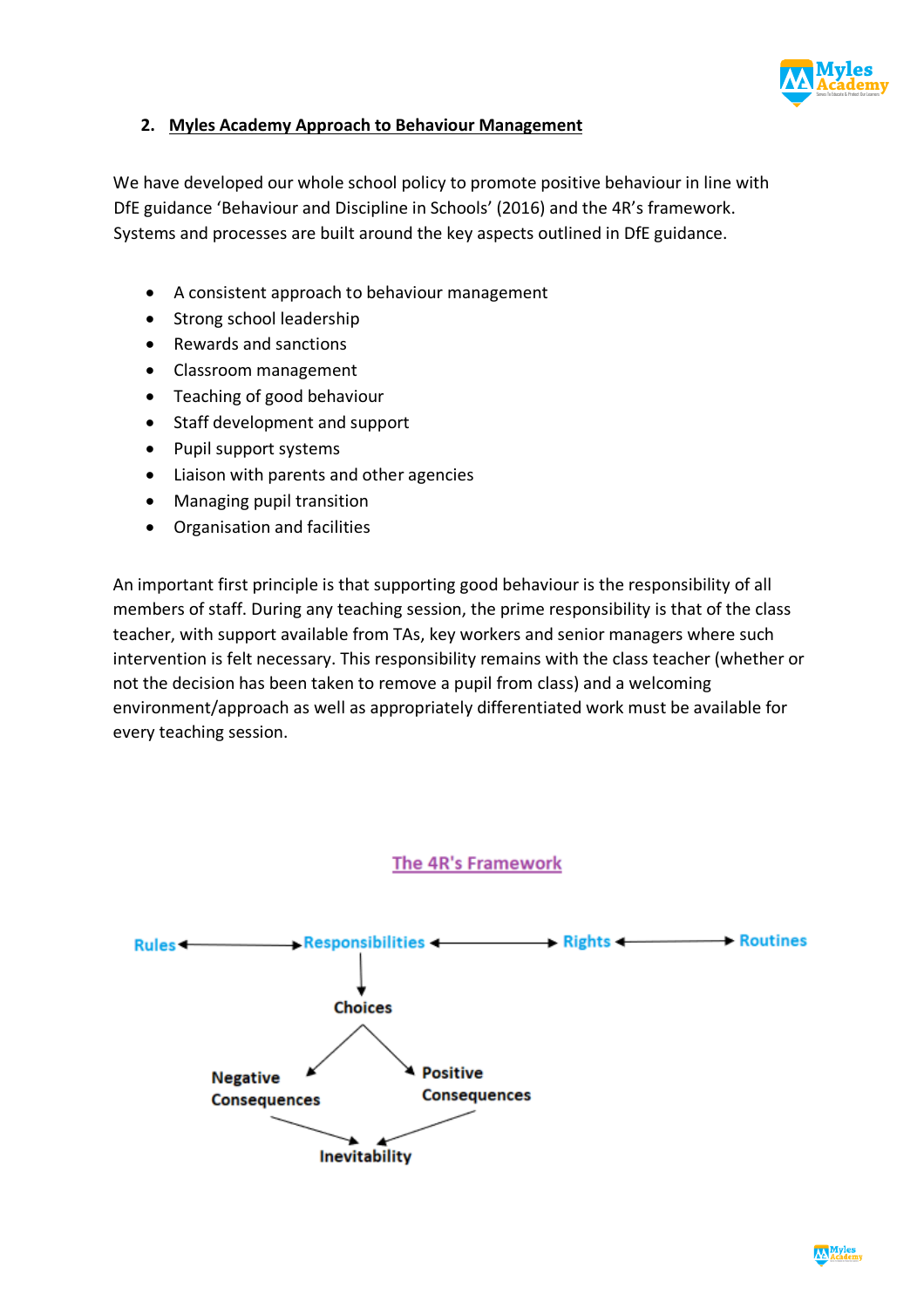

Some of Myles Academy's rights and responsibilities include:

- To work well in class, without disturbing others.
- To treat other people with respect, politeness, tolerance and consideration.
- To take care of other people's property, including Myles Academy property.
- To co-operate with reasonable requests, instructions, corrections and sanctions from staff.
- We have a responsibility to deal with any difficulties or disagreements, in a calm, reasonable and honest manner.
- To be responsible for managing our own feelings and behaviour, as well as possible.
- To be responsible for preparing children for adult life, higher education, the work environment and independent living.
- We have a responsibility to look after each other and not to accept bullying or discrimination.
- We have the right to a positive learning environment.
- We have the right to the best teaching and curriculum.

We underpin rights and responsibilities with clear rules and routines to ensure that the school day runs smoothly and everyone is clear how they can contribute. The Myles Academy Expectations outlines the expectations which are revisited and reviewed in partnership with students each half term (Appendix 1). Rules and routines are explained during induction then rehearsed and implemented each day making expectations really clear.

Having established specific routines and expectations of behaviour at an early stage, these are then regularly reinforced and maintained through the following:

- Time spent daily with key worker
- Assemblies
- Personal Social Health and Citizen Education
- During lesson time
- Mentoring sessions
- Written signs clearly stating expectations of Myles Academy
- Good role models presented by staff and other students
- Break and lunch time supervision
- 1-1 sessions

Through these opportunities staff at school actively teach what is meant by good behaviour, as well as regularly reminding pupils of the Myles Academy Expectations, so that students clearly understand what is expected of them at all times and in all arenas within school.

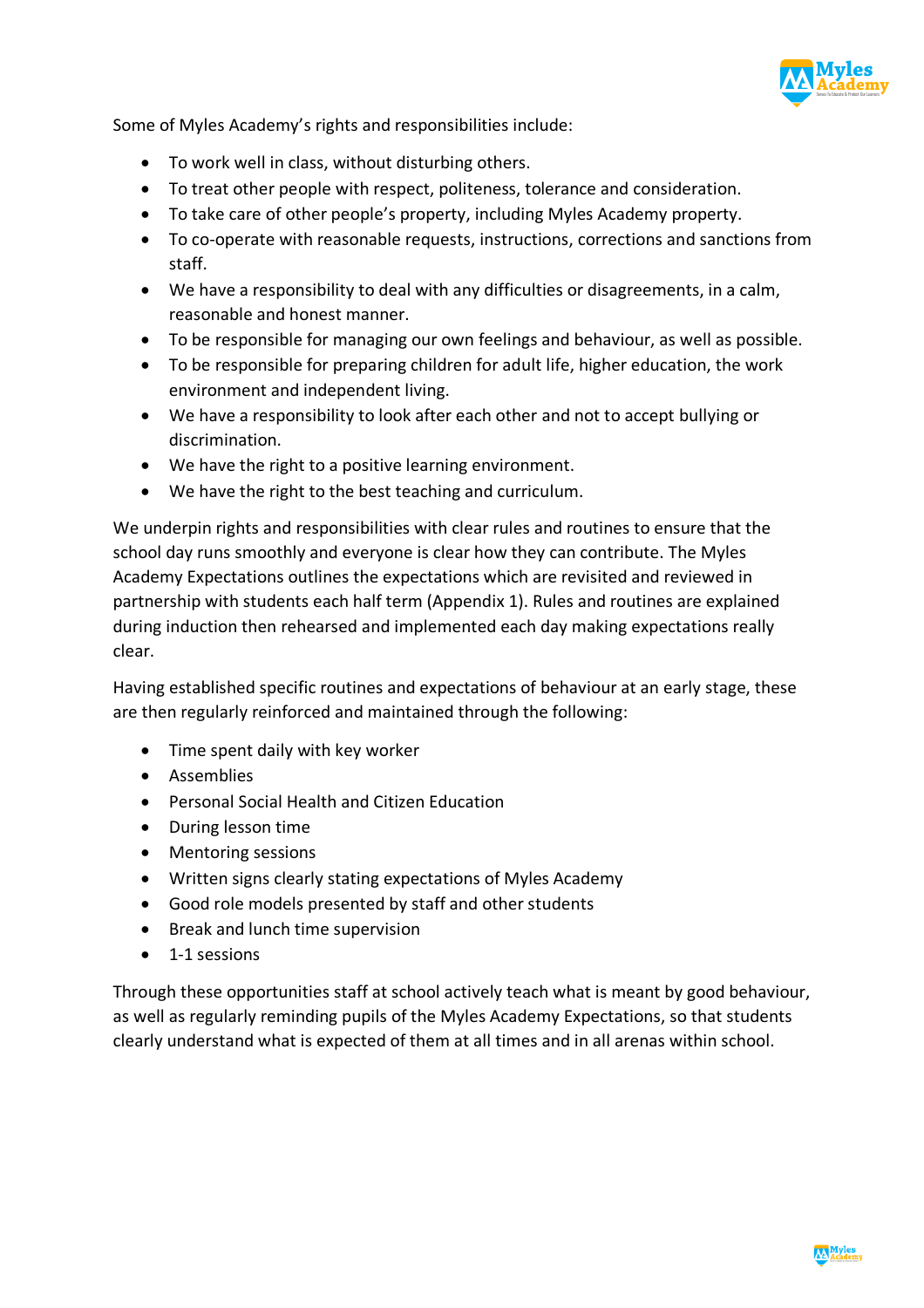

# **3. Strategies for helping children to achieve these expectations**

- Consistently emphasising the importance of the above behaviour, in word and through example, during both formal and informal times of day
- Building, protecting and preserving secure, positive relationships between staff and children
- Treating each child with understanding, dignity, kindness and respect
- Understanding each child's behaviour, to allow their needs, aspirations, experiences and strengths to be recognised and their quality of life to be enhanced
- Supporting each child to balance safety from injury (harm) with making appropriate choices
- The provision of a well-trained, confident, calm, assertive staff team, who are aware of what standards of behaviour to expect; what action to take to promote it; and are consistent in their approach
- Setting high expectations for attendance, appearance, punctuality, achievement and behaviour for all children and staff
- Setting clear, consistent, appropriate rules and boundaries for behaviour that children understand, so that they are clear about what is expected of them in all situations
- Placing an emphasis on changing behaviour through recognising and rewarding good behaviour, rather than focusing on bad behaviour
- Planned rewards and encouragements for both work and behaviour, so that all children know that their efforts and achievements are recognised and appreciated
- Fair warnings and predictable consequences for adverse behaviour, using the minimum levels of sanction likely to be effective
- Using effective de-escalation techniques and creative alternative strategies, that are specific to the individual needs of each child and designed in consultation with them, where possible
- Helping children to develop the skills and strategies necessary, to understand and manage their own behaviour, conflicts and feelings safely, through discussion and reflection
- Teaching a broad and balanced curriculum, which promotes the spiritual, moral, cultural, mental and physical development of children; while placing a strong emphasis on the fundamental British values of democracy: the rule of law, individual liberty and mutual respect and tolerance of those with different faiths and beliefs
- Including children in planning their programmes, discussing the best ways to make progress and reviewing that progress
- Providing educational opportunities, comparable to those in mainstream education, to promote a sense of real achievement
- Using the best principles of teaching and classroom management, to minimise distractions and to optimise academic and vocational achievement
- Providing enjoyable experiences with other children, that leads to and develops friendships
- Ensuring a safe community where no child is unduly pressured by either adults or other children, and no unnecessary restrictions are imposed

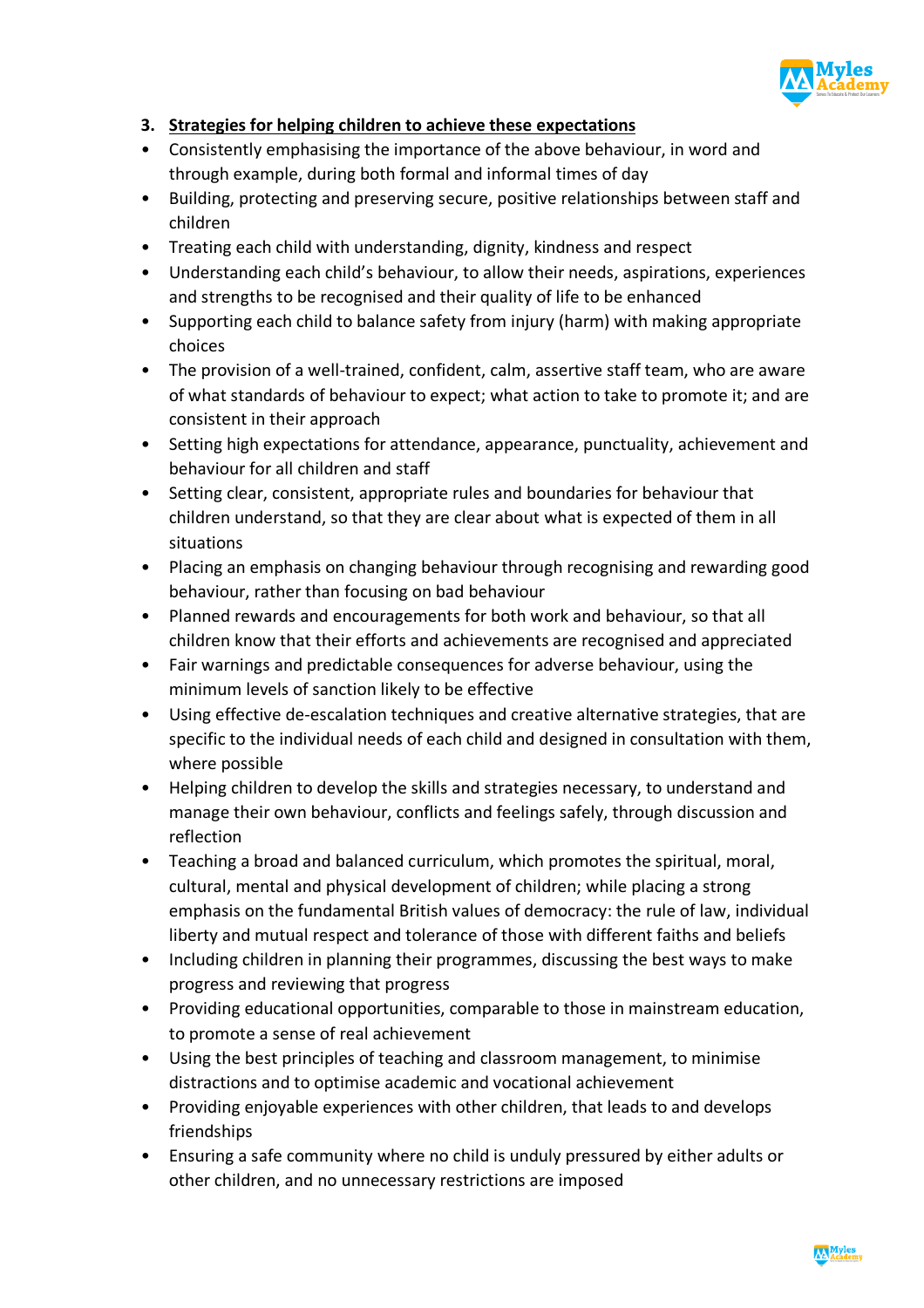

- Recognising and praising improvements, however small, and sharing that information with significant people
- Involving children, parents, carers and relevant others in behaviour management, support and decision making.
- Positive behaviour and relationships are encouraged, reinforced, praised and celebrated. Poor behaviour is challenged and discussed.

## 4. **Positive Attitudes to Learning**

Having confidence and a positive attitude to learning is crucial to a pupil's success in school. We are relentless in our pursuit of positive attitudes to learning and we assess all pupils through our Personalised Pastoral Program. Myles Academy aims for all pupils to have the following:

- Are motivated and have positive attitudes towards their learning.
- Are committed to their learning.
- Know how to study effectively and do so.
- Are resilient to set backs.
- Take pride in their achievement.

The personalised Pastoral Program will see pupils work with staff on an initial 1-1 basis and try to highlight areas of strength's and concern. This will take into account the pupils, and other relevant staffs views. Pupils will then work on an individualised program designed to help support, nurture and give pupils the tools and skills they need.

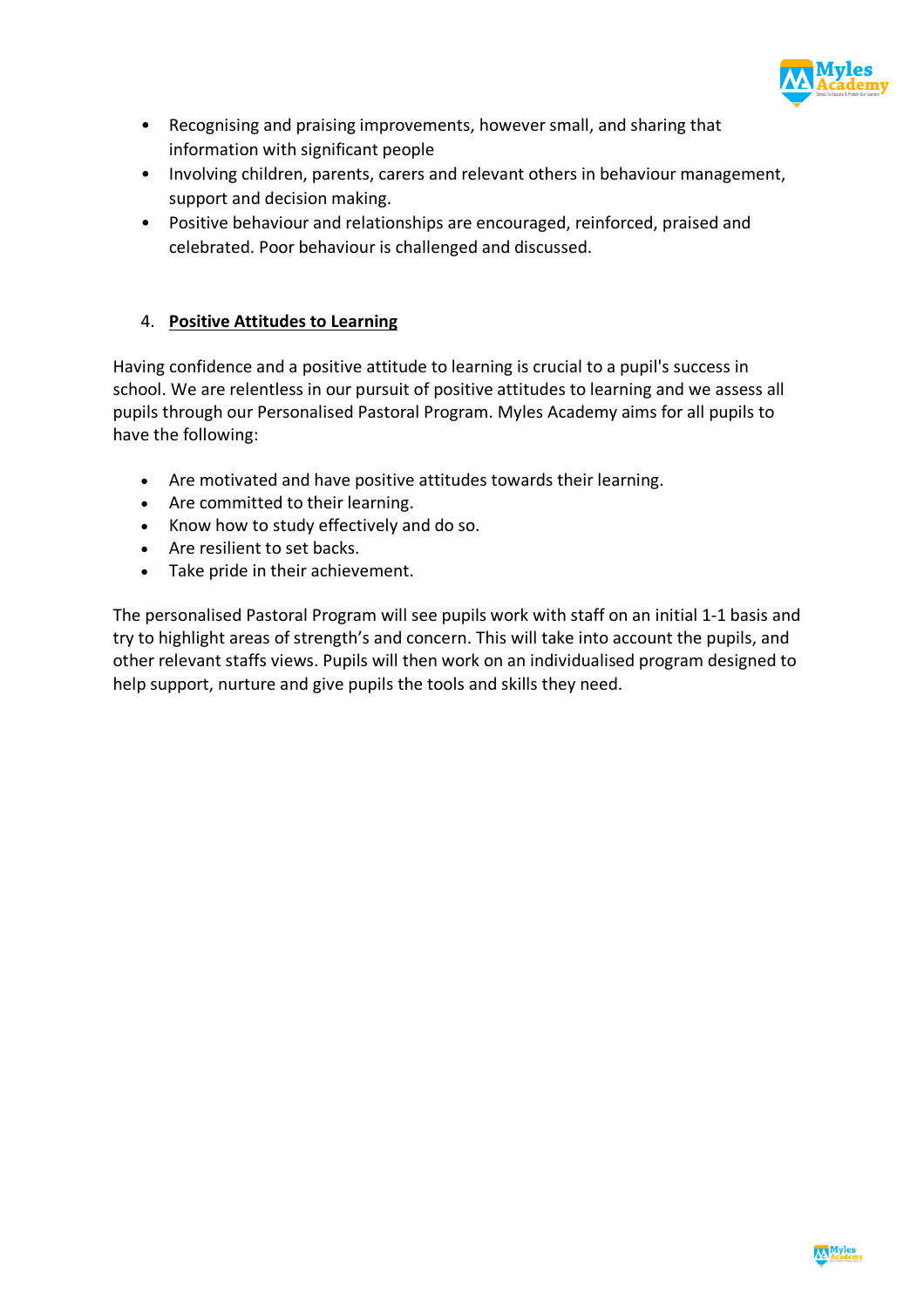

#### **5. School Rewards and Sanctions**

At Myles Academy we aim to reward those students who manage themselves within the rules and expectations. These are some of the positive things on offer:

- Verbal Praise
- Prizes through the point reward system.
- Celebration of achievements and success with presentations, prizes and certificates.
- Phone calls home
- Letters or praise postcards
- Personalised responsibilities/privileges
- Recognition of events in the school's newsletter
- Lunch time clubs and activities
- Special visits and day trips
- Congratulatory letter to parents

#### **Point Reward System**

We try to reward and incentivise good behaviour on a daily basis through a point reward system. We set parameters for good behaviours in and out of the school environment, completion of set work and tasks and outstanding achievement. When parameters are met and/or exceeded, points are awarded which translate to rewards. Each pupil has their points recorded each lesson on their individualised point sheet. These are then reviewed at the end of the day with a discussion about achievements or why they didn't meet expectations.

#### **Sanctions**

Sometimes students are unable to manage themselves within the boundaries of the 'School Expectations.' When this happens, we will endeavour to explore with the student or students involved the particular behaviour deemed unacceptable and to explain why it is inappropriate. Appropriate actions are then taken, to achieve the following:

- The removal of a student from a negative situation
- Supporting the student by giving them the time and space to calm down and discuss the area of conflict
- Ensuring that other students are not disrupted
- Maintaining a calm, orderly atmosphere in school
- The understanding on the part of the student that poor behaviour and missed class work will have a consequence.

Sanctions are a consequence as a result of behaviour and are intended to change behaviours. Before issuing sanctions, staff will refer to the 4R's framework to allow students time to correct behaviours. When negative behaviour occurs staff will adopt the following steps;

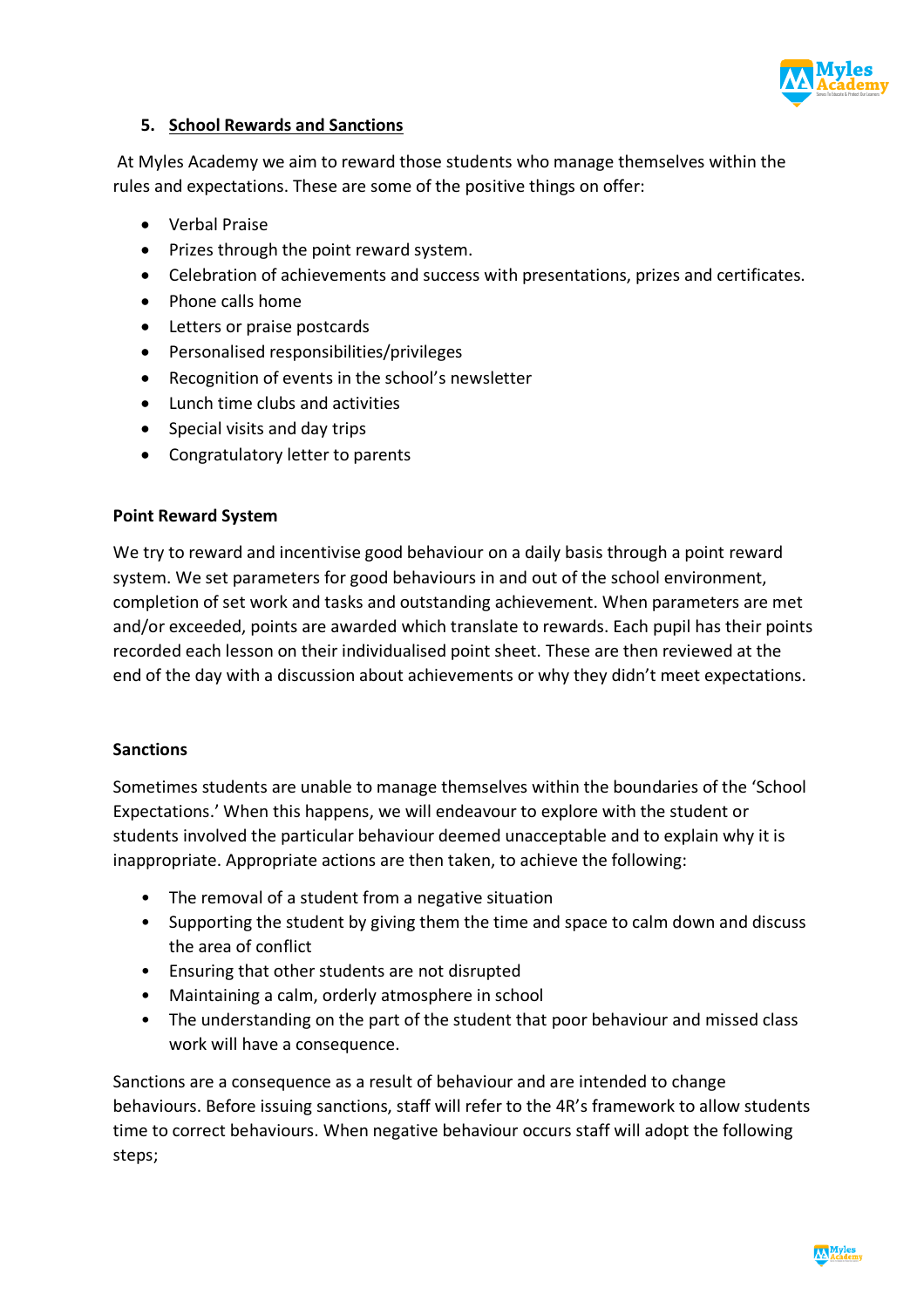

- 1. Reminders and prompting towards rights and responsibilities
- 2. Use the language of choice to encourage positive choices
- 3. 3 Warning system
- 4. Loss of points
- 5. Quiet area

The ultimate aim when modifying behaviour is returning the child to learning, so when sanctions are issued it is done clearly and swiftly so we can move on and get back to positive learning.

The sanctions we may use include:

- Loss of points
- Restorative tasks (e.g., clean up or helping out)
- Restorative work
- Reflection time/time out to think and reflect on positives and solutions
- Removal of privileges
- Mediation/restorative meeting to resolve difficulty with peer or staff member
- Time with a member of SLT
- Phone calls home
- Letters home
- Meeting with parents or guardians
- Fixed term exclusion (which may only be sanctioned by the Headteacher or Acting Headteacher)
- • Permanent exclusion (following consultation and involvement of the proprietor and the Local Authority)

#### **Police Involvement**

Myles Academy aims to have an excellent relationship with our local Community Police Officers. Regular visits will be made into school and in extremis, their services will be requested for particularly difficult circumstances. The aim is that this support will have a very positive impact on school and will serve to improve the relationship between the police service and our pupils. There may be incidents where involvement of the police is felt necessary. In all cases, contact with the police must be channelled through the Headteacher (or Acting Headteacher). It is expected that staff will consider the balance between meeting the needs of what are essentially a group of socially and emotionally damaged young people and the rights of staff as individuals. The school makes every effort to avoid criminalising these young people. Careful, child-centred decision-making is made about reporting their behaviour to the police, though appropriate notifications are always made and clearly documented. If the behaviour could be criminal or poses a serious threat to a member of the public, the police should always be informed. NPCC When to call the police: Guidance for schools and colleges should help senior staff understand when they should consider calling the police and what to expect when they do. A decision whether or not to involve the police will be made by the Head Teacher.

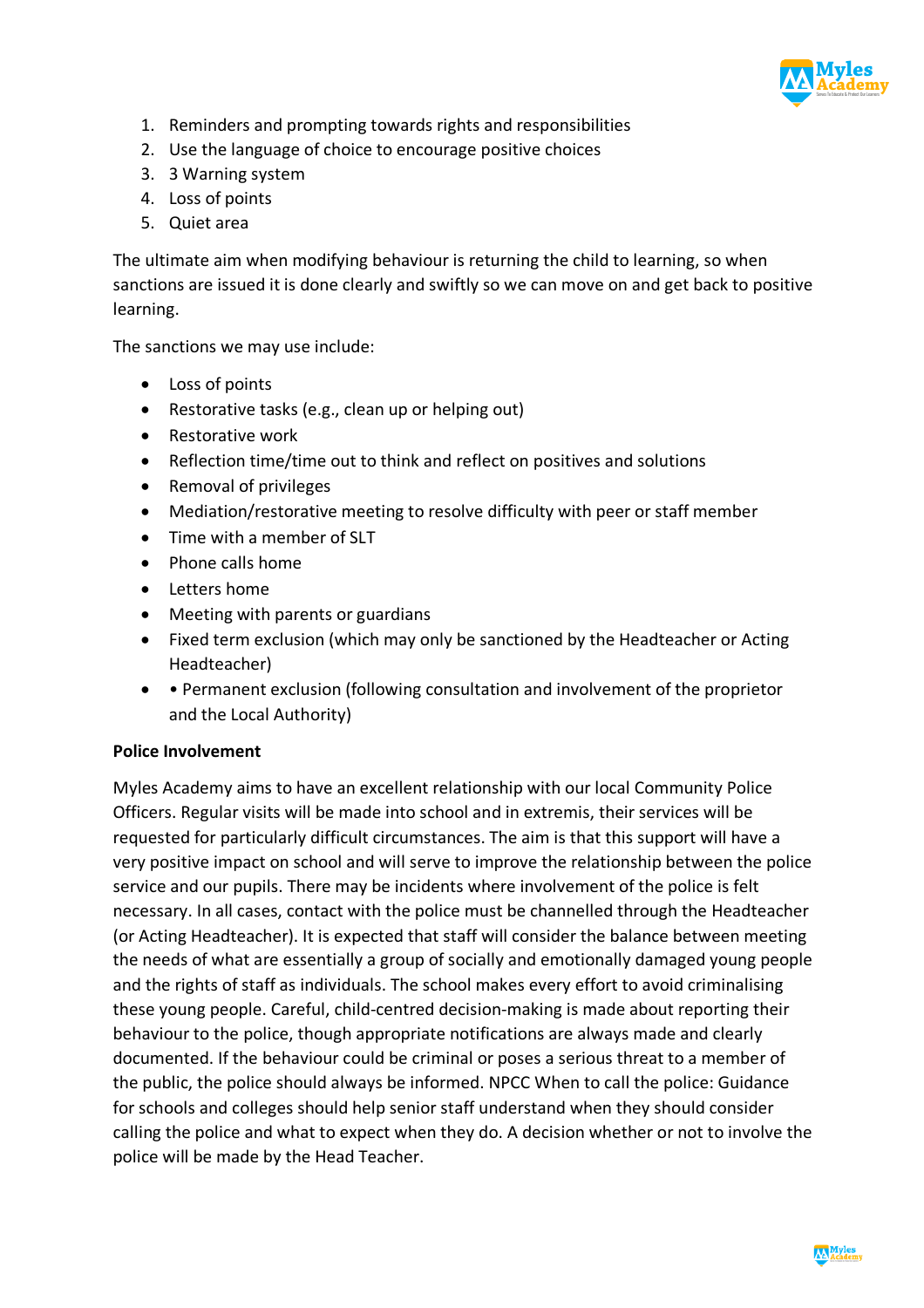

## **6. Use of reasonable force**

At Myles Academy, we ultimately want a 'Hands Off' approach and do not aim to use physical intervention as a strategy.

We do recognise that there may be times when we would need to use reasonable force to:

- Remove disruptive children from the classroom where they have refused to follow an instruction to do so
- Prevent a pupil behaving in a way that disrupts a school event or a school trip or visit
- Prevent a pupil leaving the classroom where allowing the pupil to leave would risk their safety or lead to behaviour that disrupts the behaviour of others
- Prevent a pupil from attacking a member of staff or another pupil, or to stop a fight in the playground
- Restrain a pupil at risk of harming themselves through physical outbursts. (Taken from DfE Use of Reasonable Force, 2013)

In any instance where force is used it will be documented on an RPI/Incident for and parents/carers and any other relevant professionals will be informed.

All sanctions must be reasonable, proportionate and time-bound. **Sanctions must not include:**

- Any form of corporal punishment, including the unnecessary use of force
- Any punishment involving the consumption or deprivation of food or drink
- Any restriction on a child's contact or communication with parents, relatives, advocates or friends
- Any restriction on a child's access to any internet-based or telephone helpline providing counselling for children
- The use or withholding of medication, or medical or dental treatment
- Imposing a financial penalty, other than a requirement for the payment of a reasonable sum by way of reparation
- An intimate physical examination
- Withholding any aids or equipment, needed by a disabled child
- Humiliation (including any requirement that a child wear distinctive or inappropriate clothes)
- Isolation
- Any measure which involves: a) any child in the imposition of any sanction against any other child; or b) the punishment of a group of children for the behaviour of an individual child similarly, we must not threaten a child with the above sanctions or make them think that they are possible.

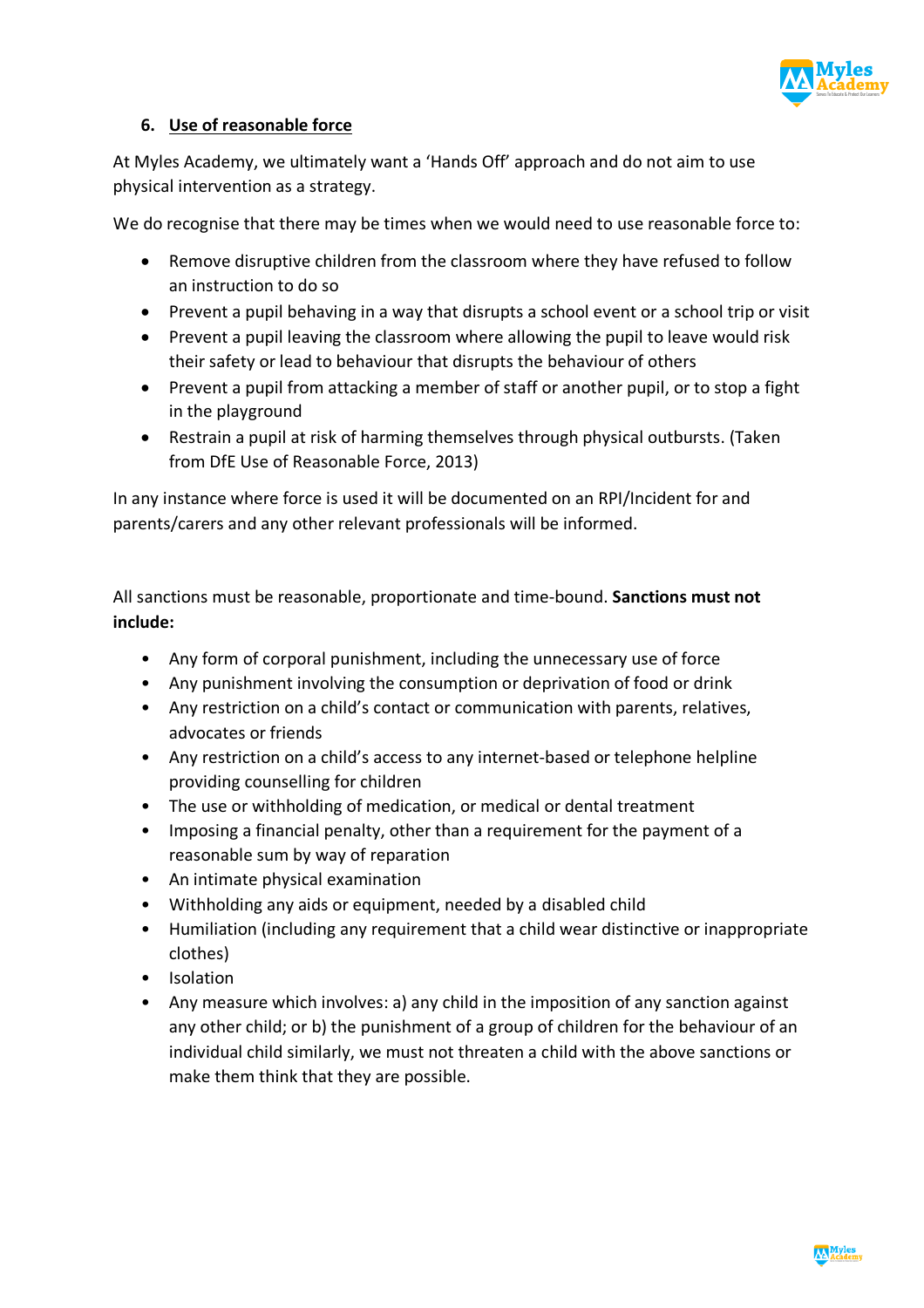

#### **7. Responsibilities**

The **Head Teacher and SLT's** responsibilities include:

- To ensure that the behaviour policy reflects the aims of the school
- Taking the role of lead behaviour professional to develop and uphold systems, support staff and secure good progress for students.
- To ensure that all relevant parties including staff, proprietors, parents and students are fully aware of, and as far as possible committed to the school's behaviour policy
- To ensure that the behaviour policy is consistently and fairly applied throughout the school
- Liaison with parents and outside agencies

#### **Class Teacher's** Responsibilities Include:

- To make students aware of the expectations and rules of Myles Academy
- To ensure Myles Academy expectations and rules are embedded into each and every teaching session
- To use the opportunities available to actively teach and promote good behaviour
- To use the systems for rewards and sanctions as consistently and fairly as possible
- To liaise with other staff, parents and outside agencies where appropriate regarding individual students
- To present as a good/positive role model, particularly in terms of dress code, punctuality and a positive approach.

#### **Classroom Support Assistant's/Inclusion Team/Key Workers** Responsibilities Include:

- To be aware of and implement the school behaviour policy
- To support the class teacher in implementing the behaviour policy
- To use the systems for rewards and sanctions as consistently and fairly as possible
- To present as a good/positive role model, particularly in terms of dress code and punctuality.

#### **Student's** responsibilities include:

- To understand the importance of the Myles Academy Expectations and its benefit for their own learning
- To try to meet the school's expectations and follow the school rules
- To aim to achieve progression through the point reward system
- To aim to achieve personal targets (for example those set in EHCPs, IEPs or by class teachers) and be actively participant in the development of such targets.

#### **Parents, Guardians and Other Carers** responsibilities include:

- To support the school in implementing the behaviour policy and promoting good behaviour
- To advise the school of any concerns about their child's behaviour in school and support the school's efforts to resolve any difficulties.

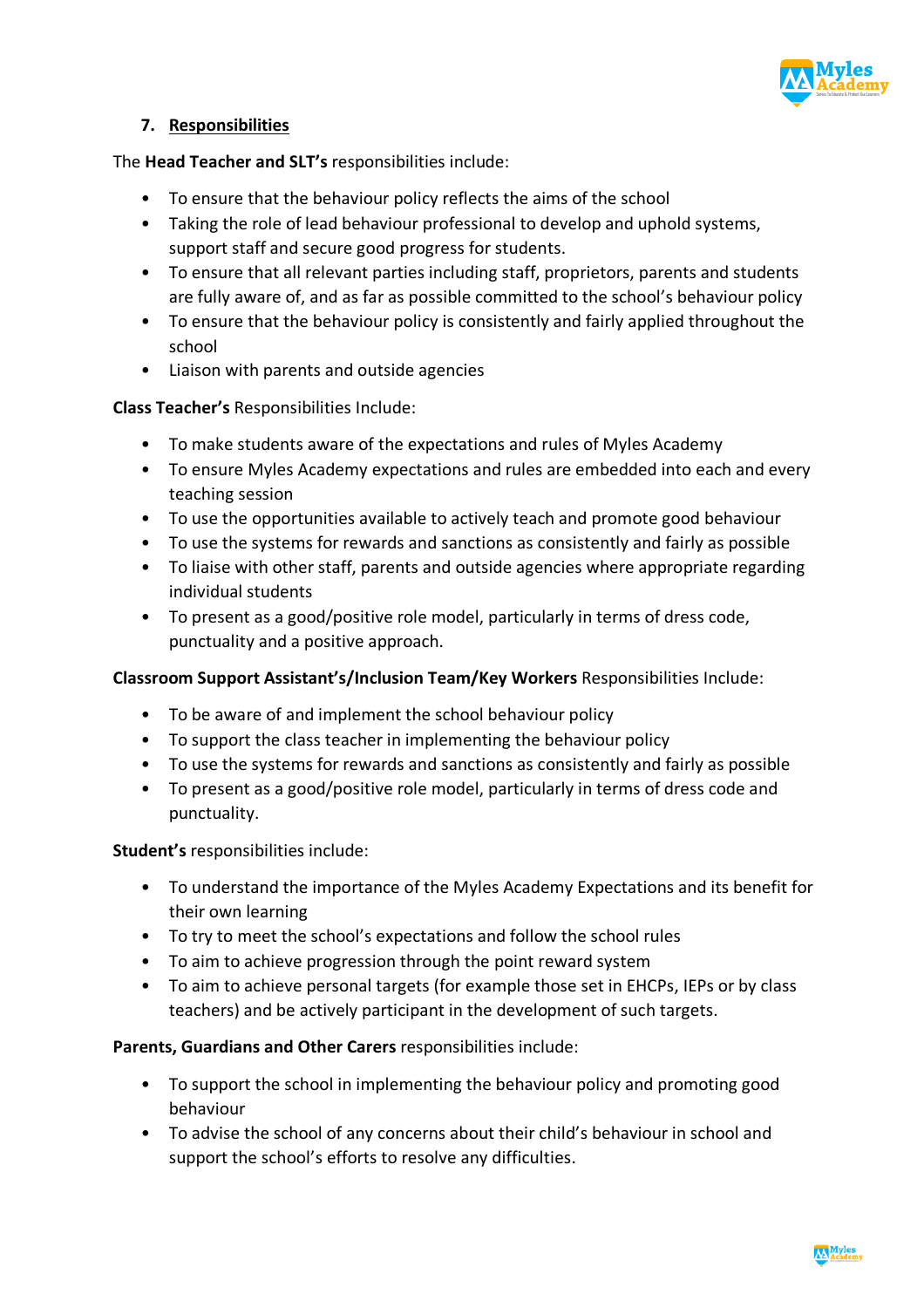

# **8. Mobile phones and other electronic devices**

It is acknowledged that mobile phones and other electronic devices will be brought into school by some pupils for a variety of reasons e.g. independent travellers. The use of such devices on school premises is not permitted unless under the express permissions of a member of staff.

All pupils are expected to hand in their mobile phones at the start of the school day. These will then be kept in a secure location and each individual pupil will have their own "Phone bag".

Pupils found using such a device in contravention this policy will be instructed to stop using the device. They should be allowed to hand it in to a member of staff. Where there is further inappropriate use of the device the pupil will start the 3warning process. Devices will be returned to the pupils at the end of the school day. If there is repeated inappropriate use of such devices by the same pupil then consideration should be given to contacting their parent/carer with a view to banning the pupil from bringing such devices into school for an appropriate length of time.

# **9. Visits and Journeys**

High standards of behaviour are expected on all school trips and visits including daily travelling to and from school. All Myles Academy Expectations and Rules are consistently applied throughout visits and journeys.

## **10. Anti-Bullying**

Any bullying including racial harassment is serious and unacceptable. The school's Antibullying Policy aims to prevent bullying by using a range of strategies. Incidents of bullying will be treated seriously and dealt with as stated in the Anti-Bullying Policy which should be read in conjunction with this policy.

# **11. Staff training**

We are committed to training all relevant staff in effective behaviour management including the principles and purpose of our policy, our legal responsibilities, how to recognise and deescalate behaviour of concern and where to seek support

## **12. Seeking the views of children, parents, carers, local authorities and staff**

Regular enquires are made of all children as to how safe they feel at Myles Academy and ways in which services and outcomes can be improved. The views of parents, carers, local authorities and staff are also sought through mechanisms for consultation and feedback. Records are kept of these enquiries as well as any associated actions

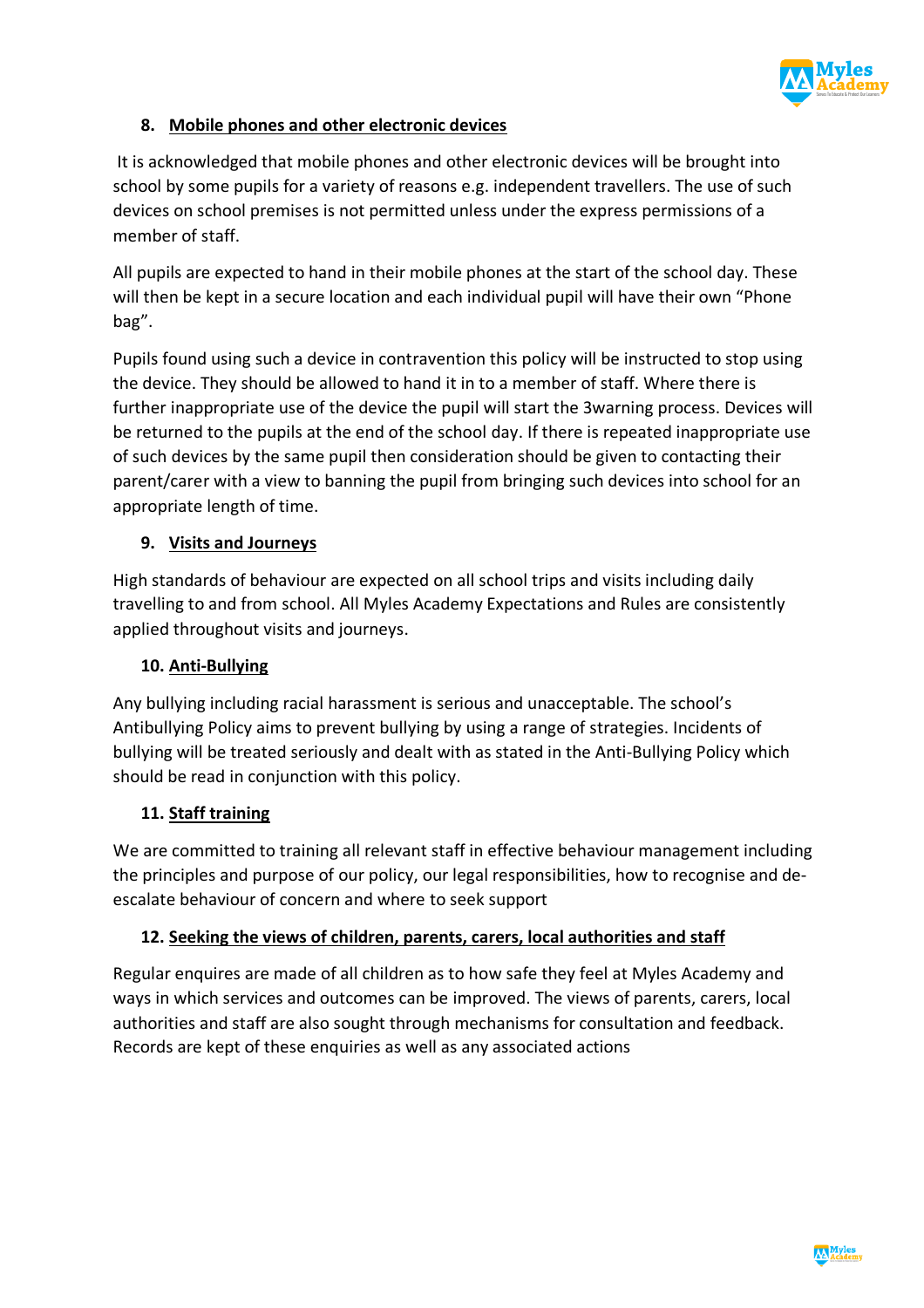

## **13. Risk assessments and Behaviour Management Plans (RA / BMP)**

All children at Myles Academy have an individual risk assessment and behaviour management plan. There is a designated member of staff with overall responsibility for ensuring individual risk assessments and behaviour management plans are devised, monitored, reviewed and updated (if necessary).

These documents are initially created using information generated via referral and admission procedures, including discussions with parents, carers, any other adult with parental responsibility (e.g., social worker), other local authority representatives and medical practitioners (where appropriate). Additional evidence, associated with early observations, experiences and conversations with the individual child, is incorporated, as soon as possible.

When developing these documents, staff will help the child identify what their behaviours might look like at different stages, useful distraction and de-escalation techniques and unhelpful strategies. Where new information is brought to the attention of a member of the Leadership Team, including the development or cessation of risk-taking behaviours, details will be communicated to relevant staff, as soon as reasonably possible; and the individual risk assessment and/or behaviour management plan will normally be reviewed, updated and redistributed (where appropriate), within 72 hours.

All staff are obliged to familiarise themselves with the current risk assessment and behaviour management plan for every child, as they are likely to have responsibility for educating, engaging, supporting or supervising them at some point. All risk assessments and behaviour management plans are developed and then reviewed and updated, regularly, in consultation with children. The period of review will vary from child to child, depending on changes in their behaviour, responses to particular strategies and/or other matters of concern. However, every risk assessment and behaviour management plan must be reviewed in full and updated, at least every term.

Parents, carers, and any other adult with parental responsibility (e.g., social worker) will be informed of any significant updates. Any health-related conditions that may have implications for how staff (and the child) manage their risk-taking behaviour and specifically in relation to the use of restrictive physical interventions must always be referred to a medical practitioner, as soon as reasonably possible and preferably before admission. It is not appropriate to rely solely on the views of parents, carers, any other adult with parental responsibility (e.g., social worker) or other local authority representatives, when considering health-related matters. Any relevant details will be recorded in the individual risk assessment and behaviour management plan and circulated to all relevant staff.

Please see appendix 2 for an example RA/BMP.

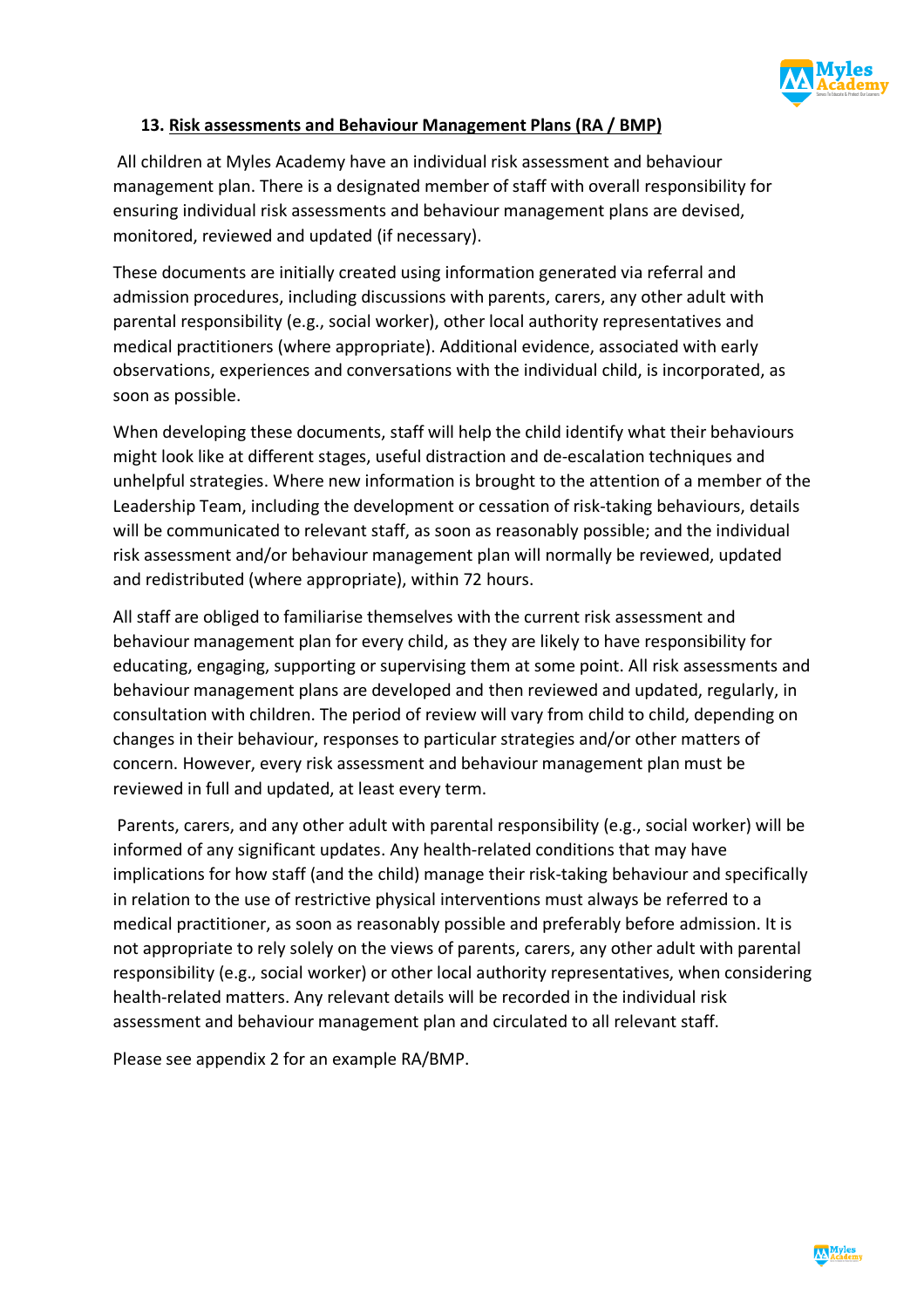

## **14. Safeguarding and child protection**

Myles Academy will always consider whether a child's behaviour gives cause to suspect that they are suffering, or are likely to suffer, significant harm; or whether their behaviour might be the result of unmet educational or other needs. All child protection concerns will be addressed in accordance with our 'Safeguarding and Child Protection Policy'.

#### **15. Behaviour outside of Myles Academy's premises**

Where serious misbehaviour outside of our premises is observed by and/or reported to staff, a decision, whether or not to intervene, will be made by the Head Teacher.

#### **16. Powers to search**

We expect all of our students not to bring prohibited items into school. If we are concerned that a pupil is carrying prohibited items, we will ask for their consent to search. If they refuse to cooperate with such a search, we may have to ask them to leave the premises as they may present a risk to themselves or others. Wherever we request and/or undertake a search we will contact parents/carers.

## **17. Complaints**

Children, staff, parents, carers and placing authorities are all able to complain to Myles Academy if they are unhappy with any aspect of the education or care provided. All complaints are taken seriously and will be dealt with, without delay. For further information, see our 'Compliments and Complaints Policy'. All complaints concerning allegations of child abuse will always be addressed in accordance with our 'Safeguarding and Child Protection Policy'.

## **18. Reporting and recording incidents and sanctions**

All incidents involving serious misbehaviour and associated sanctions must be reported to senior staff and recorded as soon as is reasonably possible (and normally within 24 hours of the incident). Responsibility for ensuring all documentation is complete rests with both the member of staff who dealt with the behaviour and the senior member of staff on duty. Injuries to any individuals involved must be reported and recorded, in accordance with policy and procedures. All incidents of serious misbehaviour (and associated sanctions), must be reported to parents/carers (where appropriate) and relevant authorities by a senior/designated member of staff within 24 hours. The nature of communication may include email, telephone, voicemail, or face-to-face conversation. Where an individual cannot be contacted within 24 hours, the details must be communicated as soon as is reasonably possible. All such communications must be recorded.

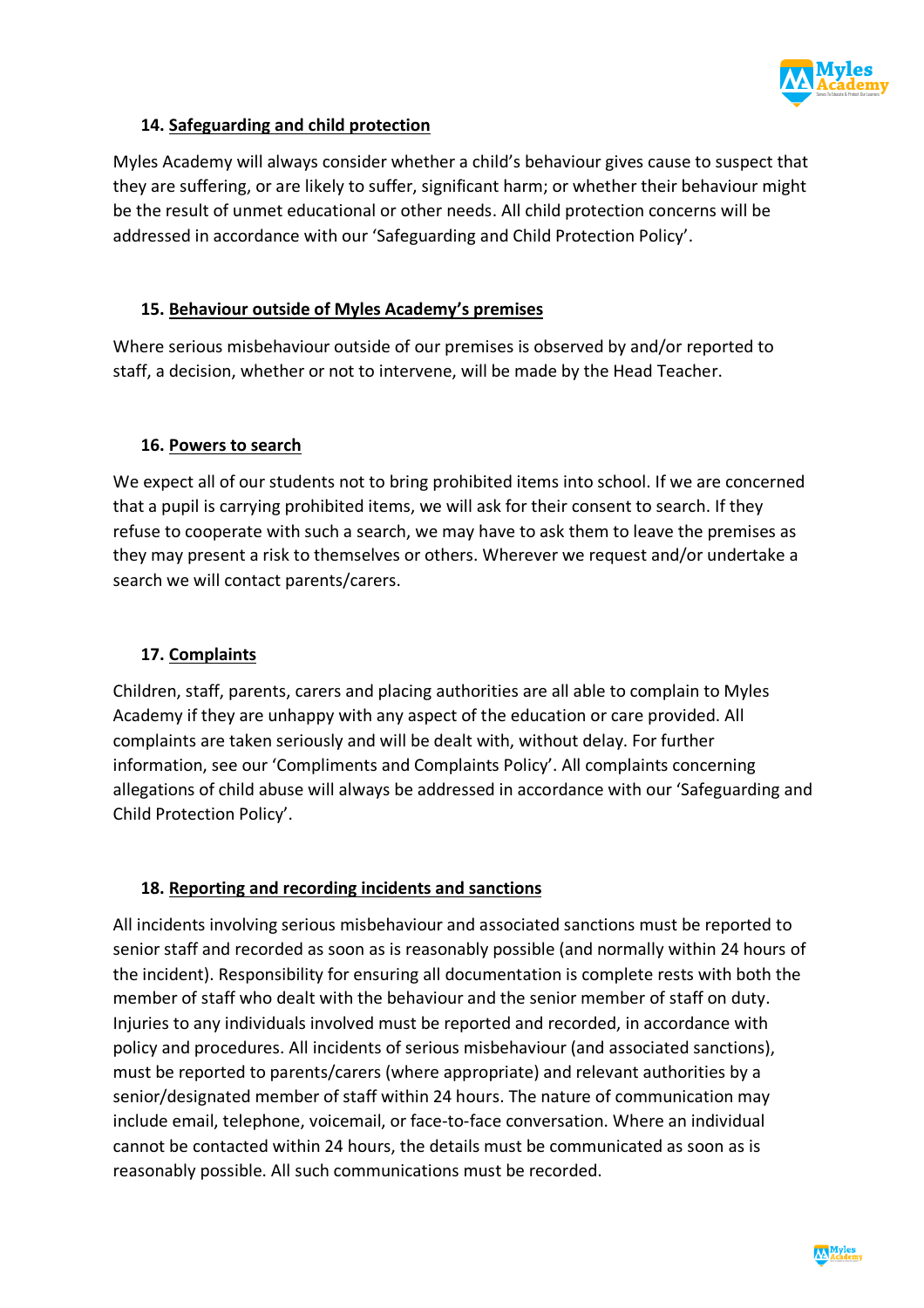

#### **19. Implementation, monitoring, evaluation and review**

The designated senior member of staff with overall responsibility for the implementation, monitoring and evaluation of the 'Behaviour Policy' is the Head Teacher. The designated member of staff is also responsible for ensuring that all children, staff, parents, carers and placing local authorities are aware of our policy.

All children and staff are informed about this policy during their induction, a copy of the Myles Academy is signed by both parent and pupils, and everyone at Myles Academy are reminded of the procedures, as necessary.

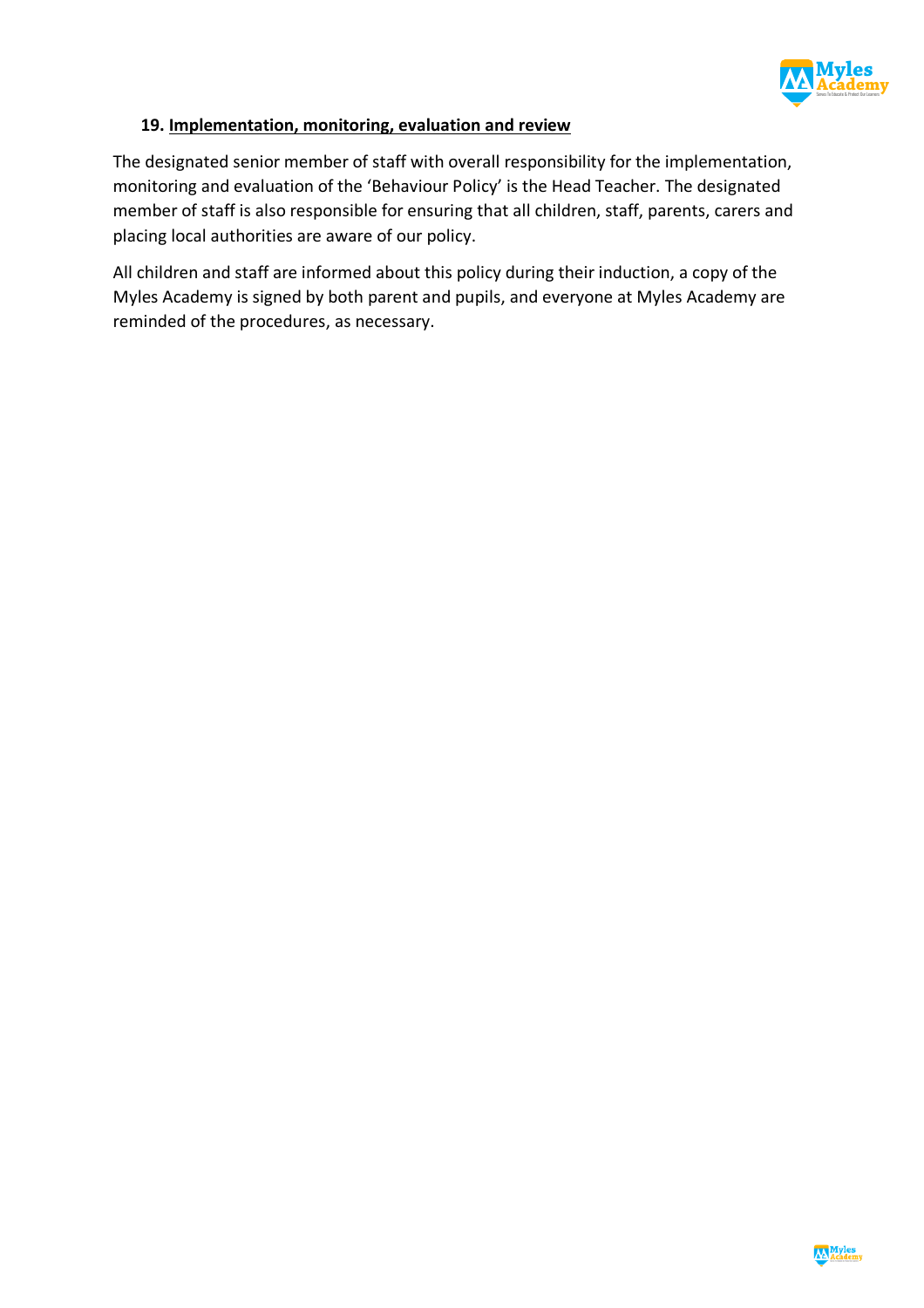#### **Appendix 1**





# **Myles Academy Expectations\***

- $\triangleright$  Wear appropriate clothing.
- $\triangleright$  Always hand in your mobile phone and personal possessions when you enter the school.
- $\triangleright$  Do not use inappropriate language or conversation.
- $\triangleright$  Never fight, or use physically aggressive behaviour of any kind.
- $\triangleright$  Care for and look after the school site, the people in it and all equipment.
- $\triangleright$  Do not drop litter or damage equipment or property.
- $\triangleright$  Treat everyone with politeness, courtesy and respect. Do not use language which is abusive, offensive or rude.
- $\triangleright$  Listen to staff instructions. This is for everyone's safety and wellbeing.
- $\triangleright$  Complete your class work on time and to the best of your ability.
- $\triangleright$  Bullying in any form is not tolerated.
- $\triangleright$  Don't behave in a way that may be considered as putting any other child or adult at risk or in an unsafe situation.
- $\triangleright$  If you are struggling for any reason, let a member of staff know and use the quiet areas.
- $\triangleright$  Don't disrupt other pupils learning.
- $\triangleright$  Have fun!



<sup>\*</sup>This is not a conclusive list of all rules and expectations.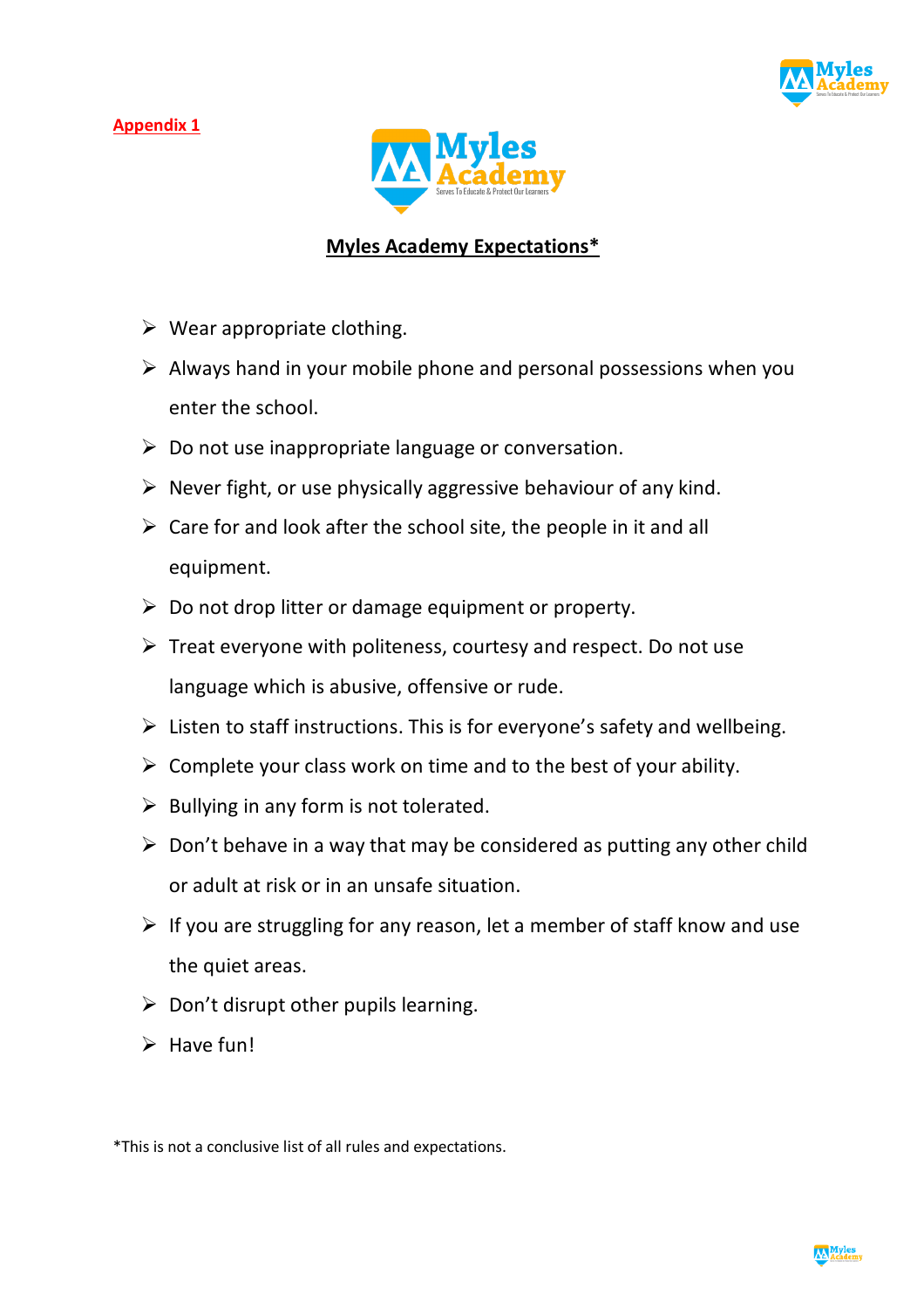#### **Appendix 2**



# **Individual Child's Education Risk Assessment**

**How to use this form**

- **1. Identify potential hazards e.g. self-harm, running away, vulnerability, communication, processing information, medical etc.**
- **2. Identify those affected by the hazard e.g.** *Child (YP), Staff (S), Other Children (OC) or Other Adults (OA)*
- **3. Determine the Severity of Outcome: ① Inconvenience/Problematic ② Distress③ Minor Injury/Damage④ Major Injury/Damage ⑤ Incapacity or Death/Total (Property) Loss**
- **4. Determine the Likelihood of Outcome: ① Very Unlikely to happen② Unlikely③ Possible④ Probable ⑤ Certain to happen**
- **5. Calculate risk (Severity x Likelihood) and identify whether it is Low (1-6), Low Medium (8-12), High Medium (15-16), High (20), Very High (25)**
- **6. Identify what measures have been taken to reduce the severity or likelihood of harm e.g. staff support, therapy etc.**

**Where new and/or additional information is brought to the attention of a member of staff, please inform a member of SLT.**

**ALL RISK ASSESSMENTS SHOULD BE DEVISED, REVIEWED AND READ ALONGSIDE BMP**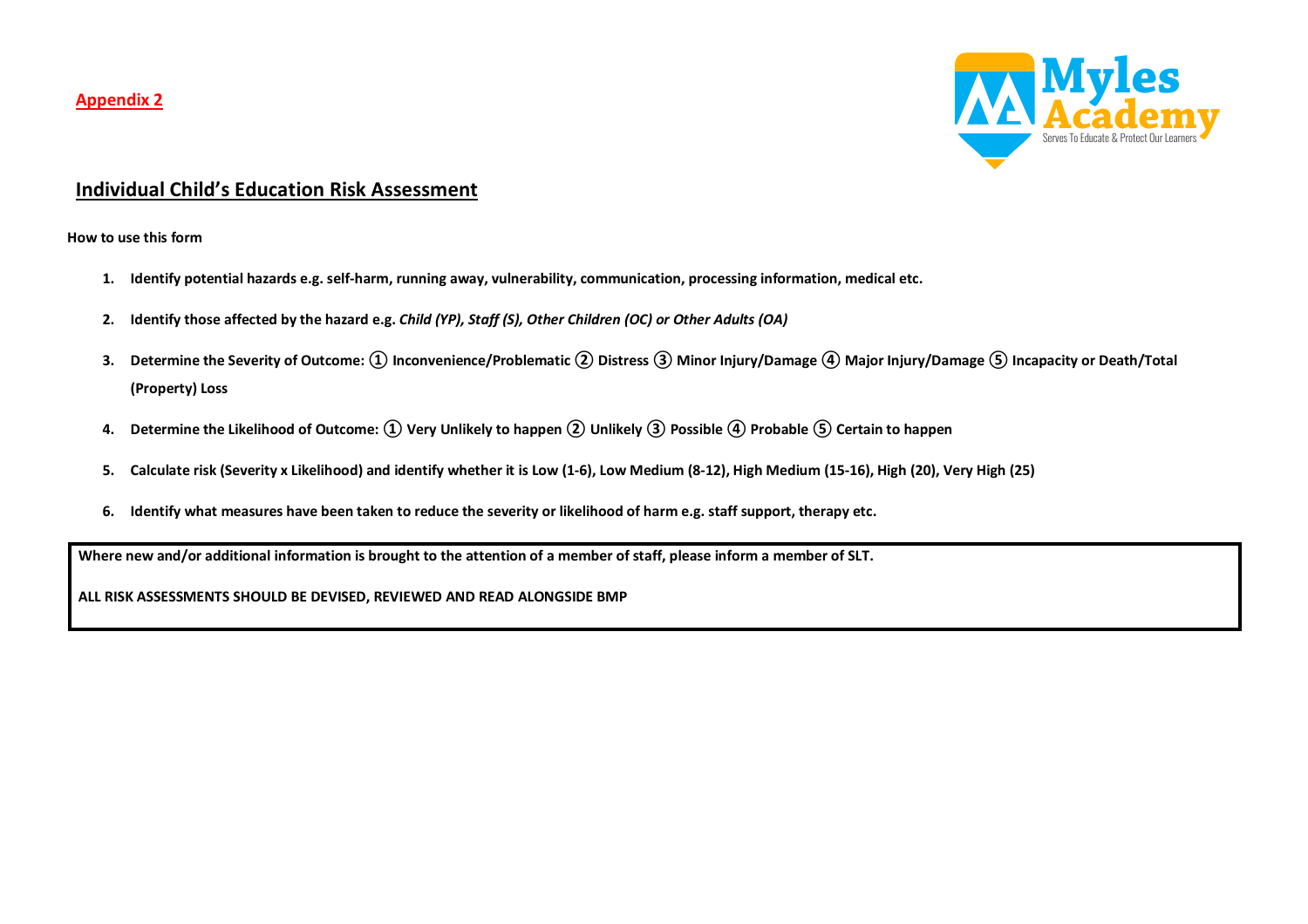| <b>RISK ASSESSMENT FOR:</b> | Date of Birth:       | <b>Admission Date:</b> |  |
|-----------------------------|----------------------|------------------------|--|
|                             | <b>Completed by:</b> | <b>Position:</b>       |  |
|                             | <b>Devised:</b>      | Reviewed:*             |  |

| <b>Hazards Identified</b>                                 | Person(s)<br><b>Affected</b> | <b>Severity</b><br>$(1-5)$ | Likelihood<br>$(1-5)$ | <b>Risk Calculation</b><br><b>Severity x Likelihood</b> | <b>Risk Level</b> | <b>Measures to Control Risk</b> |
|-----------------------------------------------------------|------------------------------|----------------------------|-----------------------|---------------------------------------------------------|-------------------|---------------------------------|
| <b>Uncooperative &amp;</b><br><b>Disruptive Behaviour</b> | YP S OC OA                   |                            |                       |                                                         | L LM HM H VH      |                                 |
| <b>Additional Information</b>                             |                              |                            |                       |                                                         |                   |                                 |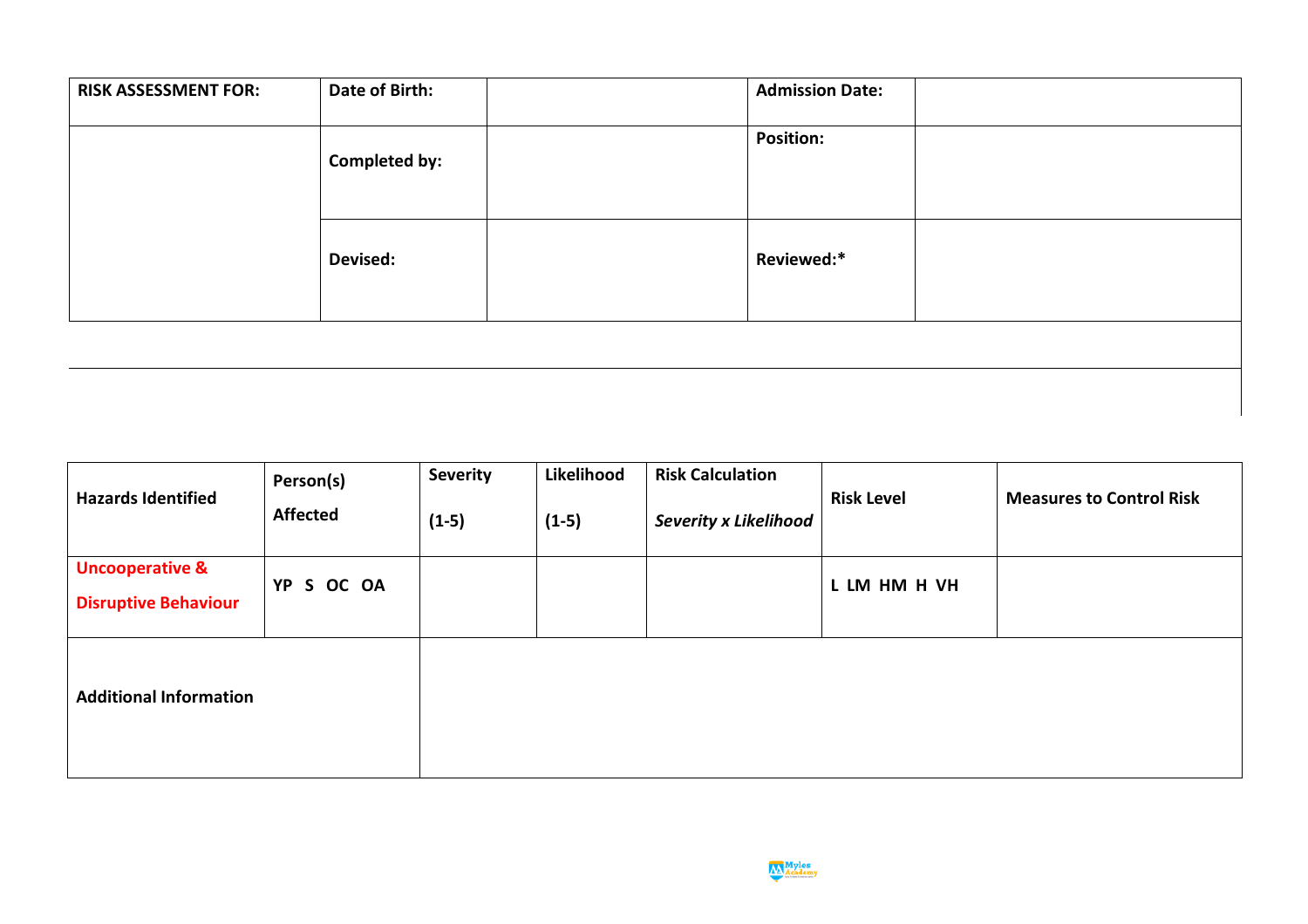| <b>Physical Aggression</b><br>towards peers/staff                                           | YP S OC OA |  | L LM HM H VH |  |
|---------------------------------------------------------------------------------------------|------------|--|--------------|--|
| <b>Additional Information</b>                                                               |            |  |              |  |
| Out of bounds /<br><b>Unauthorised absence</b><br>/ Missing from home,<br>care or education | YP S OC OA |  | L LM HM H VH |  |
| <b>Additional Information/Observations:</b>                                                 |            |  |              |  |
| <b>Substance Misuse</b>                                                                     | YP S OC OA |  | L LM HM H VH |  |
| <b>Additional Information/Observations:</b>                                                 |            |  |              |  |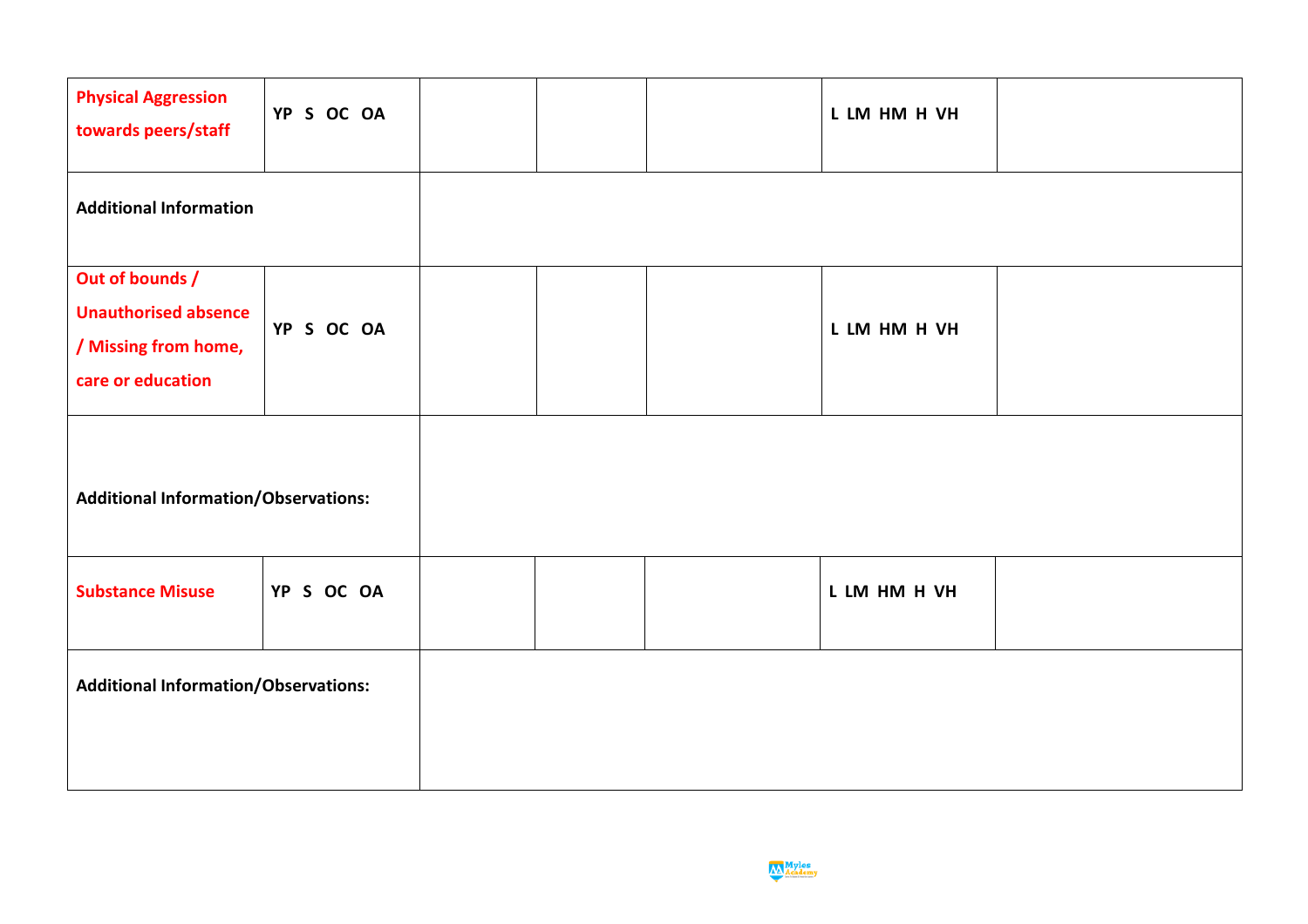| Verbal abuse/                               |                                             |  |              |  |  |  |
|---------------------------------------------|---------------------------------------------|--|--------------|--|--|--|
|                                             |                                             |  |              |  |  |  |
| <b>Aggression</b>                           | YP S OC OA                                  |  | L LM HM H VH |  |  |  |
|                                             |                                             |  |              |  |  |  |
|                                             |                                             |  |              |  |  |  |
|                                             |                                             |  |              |  |  |  |
| <b>Additional Information/Observations:</b> |                                             |  |              |  |  |  |
|                                             |                                             |  |              |  |  |  |
|                                             |                                             |  |              |  |  |  |
|                                             |                                             |  |              |  |  |  |
|                                             |                                             |  |              |  |  |  |
| <b>Self-injurious</b>                       |                                             |  |              |  |  |  |
| behaviour                                   | YP S OC OA                                  |  | L LM HM H VH |  |  |  |
|                                             |                                             |  |              |  |  |  |
|                                             |                                             |  |              |  |  |  |
| <b>Additional Information/Observations:</b> |                                             |  |              |  |  |  |
|                                             |                                             |  |              |  |  |  |
|                                             |                                             |  |              |  |  |  |
|                                             |                                             |  |              |  |  |  |
| <b>Child sexual</b>                         |                                             |  |              |  |  |  |
|                                             | YP S OC OA                                  |  | L LM HM H VH |  |  |  |
| exploitation                                |                                             |  |              |  |  |  |
|                                             |                                             |  |              |  |  |  |
| <b>Additional Information/Observations:</b> |                                             |  |              |  |  |  |
|                                             |                                             |  |              |  |  |  |
|                                             |                                             |  |              |  |  |  |
|                                             |                                             |  |              |  |  |  |
|                                             |                                             |  |              |  |  |  |
| <b>Covid - 19</b>                           | YP S OC OA                                  |  | L LM HM H VH |  |  |  |
|                                             |                                             |  |              |  |  |  |
|                                             |                                             |  |              |  |  |  |
|                                             | <b>Additional Information/Observations:</b> |  |              |  |  |  |
|                                             |                                             |  |              |  |  |  |
|                                             |                                             |  |              |  |  |  |
|                                             |                                             |  |              |  |  |  |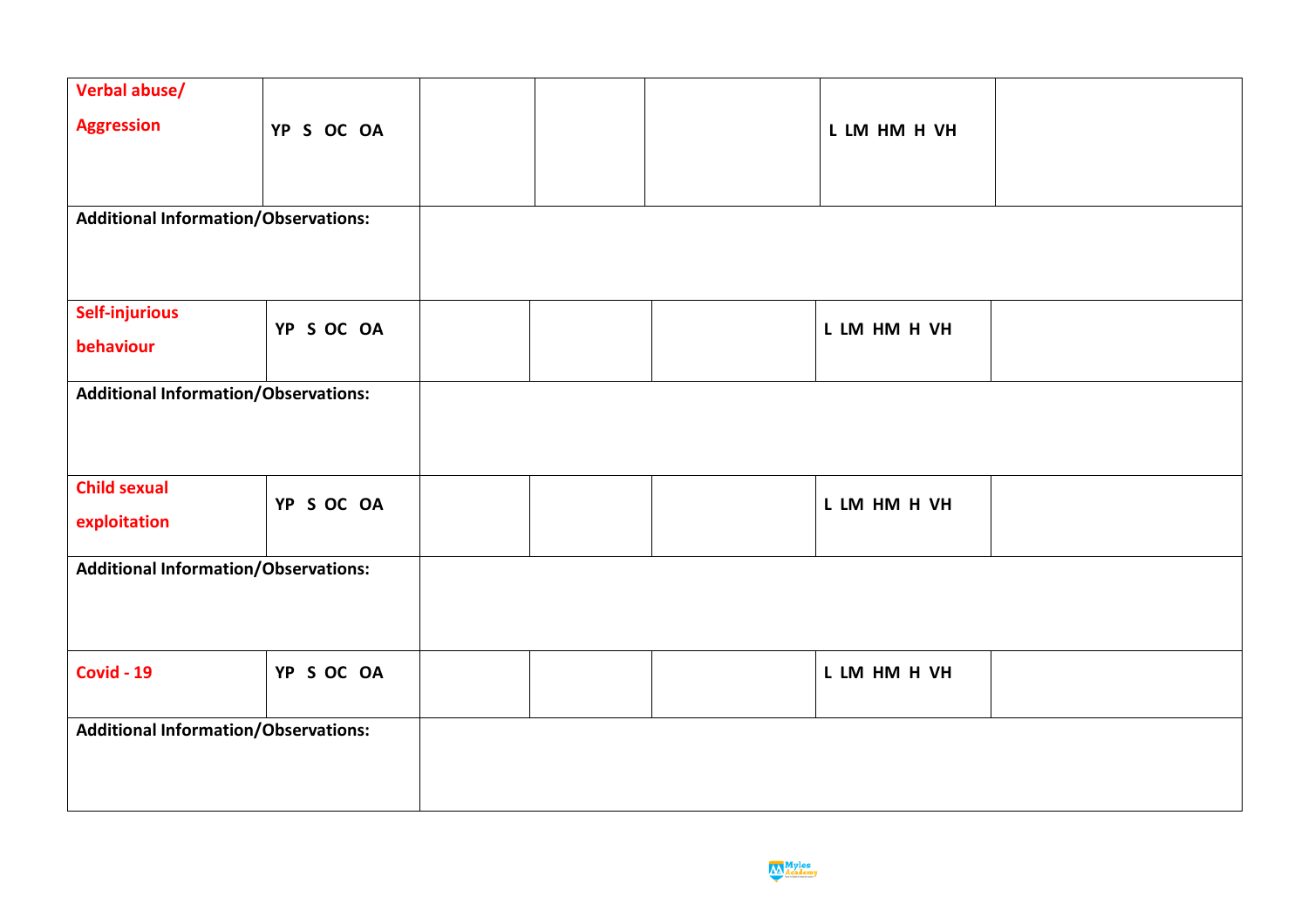

# **Individual Child's Behaviour Management Plan**

**Where new and/or additional information is brought to the attention of a member of staff, including preferred de-escalation techniques or the development risk-taking behaviours, staff must inform a member of the Leadership Team.**

**ALL PLANS SHOULD BE READ / UPDATED ALONGSIDE INDIVIDUAL RISK ASSESSMENTS.**

| <b>Name of Child:</b>     | <b>Review</b><br>Date:      |
|---------------------------|-----------------------------|
| Date of Birth:            | <b>Admission Date:</b>      |
| <b>Initial Plan</b>       | <b>Plan Last</b>            |
| Devised:                  | Revised/Updated:            |
| <b>Likelihood of RPI:</b> | <b>Frequency of Review:</b> |
| <b>Education Review:</b>  |                             |

# **Positives** *including positive relationships, behaviours, interests and achievements*

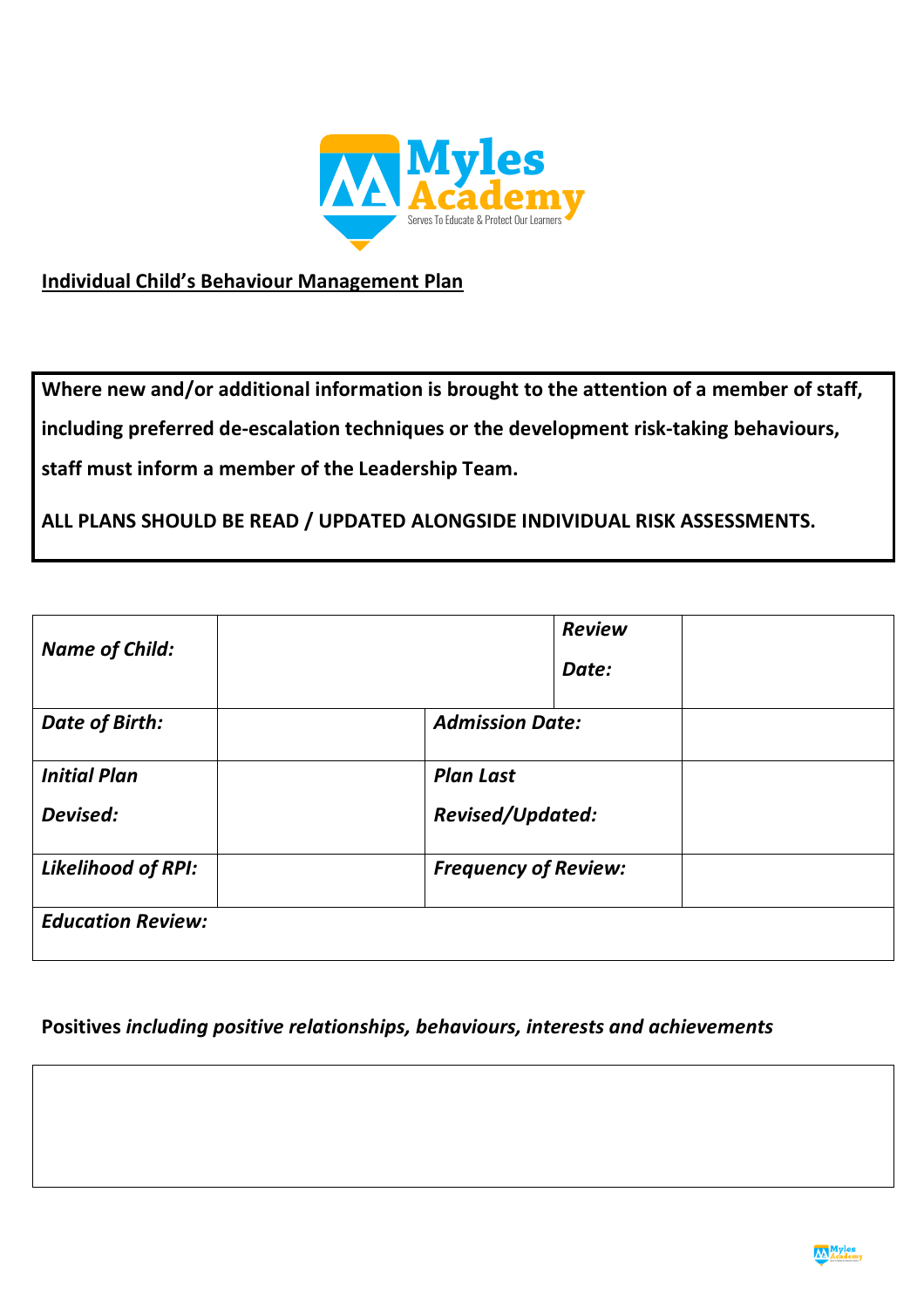**Triggers** *a description of situations that a child may find difficult to manage without support*

**Behaviors** *a description of behaviours that may occur during instances of increased support.*

**Further Information** *including other effective de-escalation techniques*

**Further Information** *including hazards and/or techniques which may be inappropriate or* 

*ineffective*

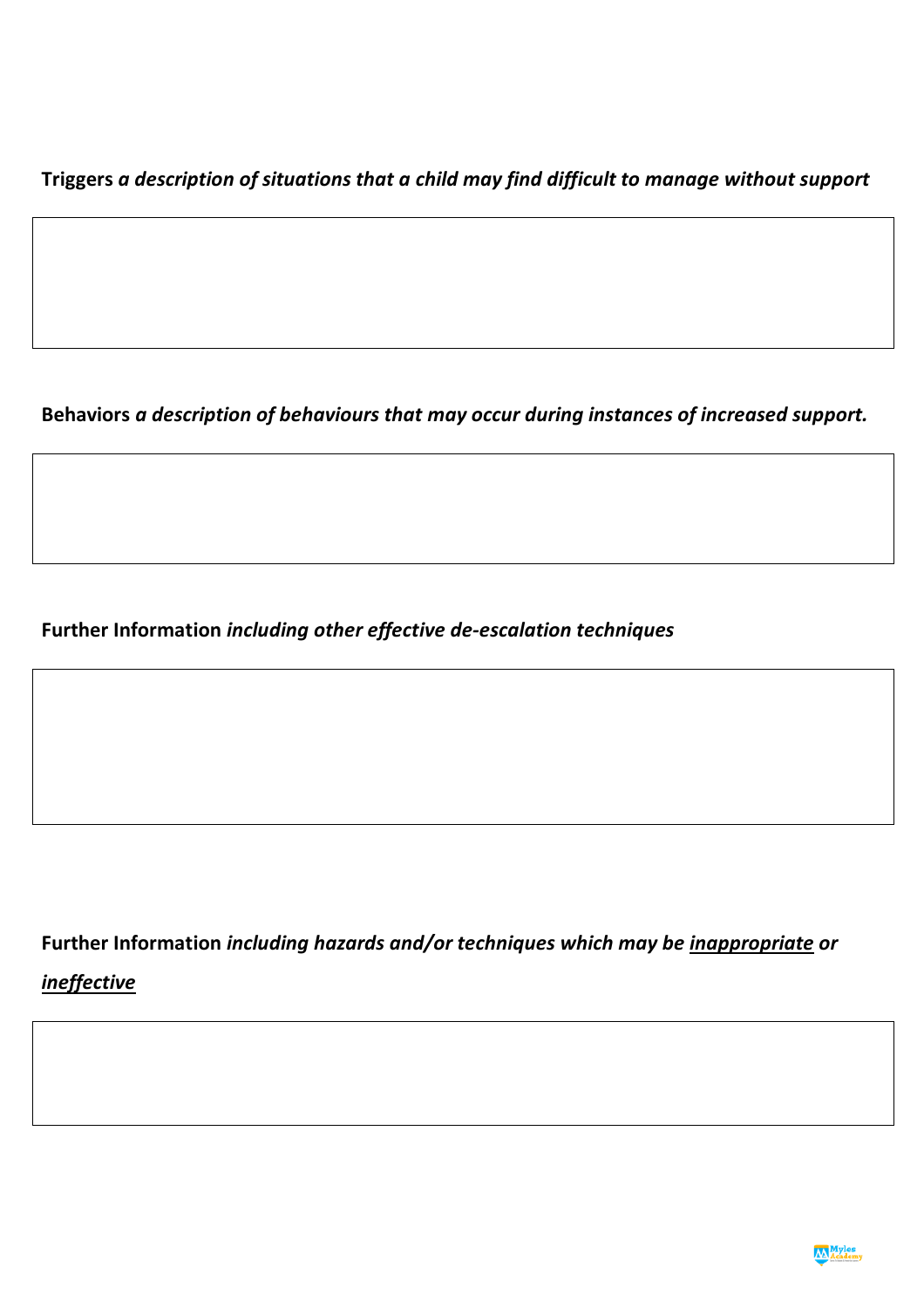# **Health Issues**

*including details/guidance on conditions which may impact on the child's well-being during* 

*RPI*

| <b>School SLT Signature:</b>        | <b>Date</b> |
|-------------------------------------|-------------|
|                                     |             |
| <b>Key Worker / Staff Signature</b> | <b>Date</b> |

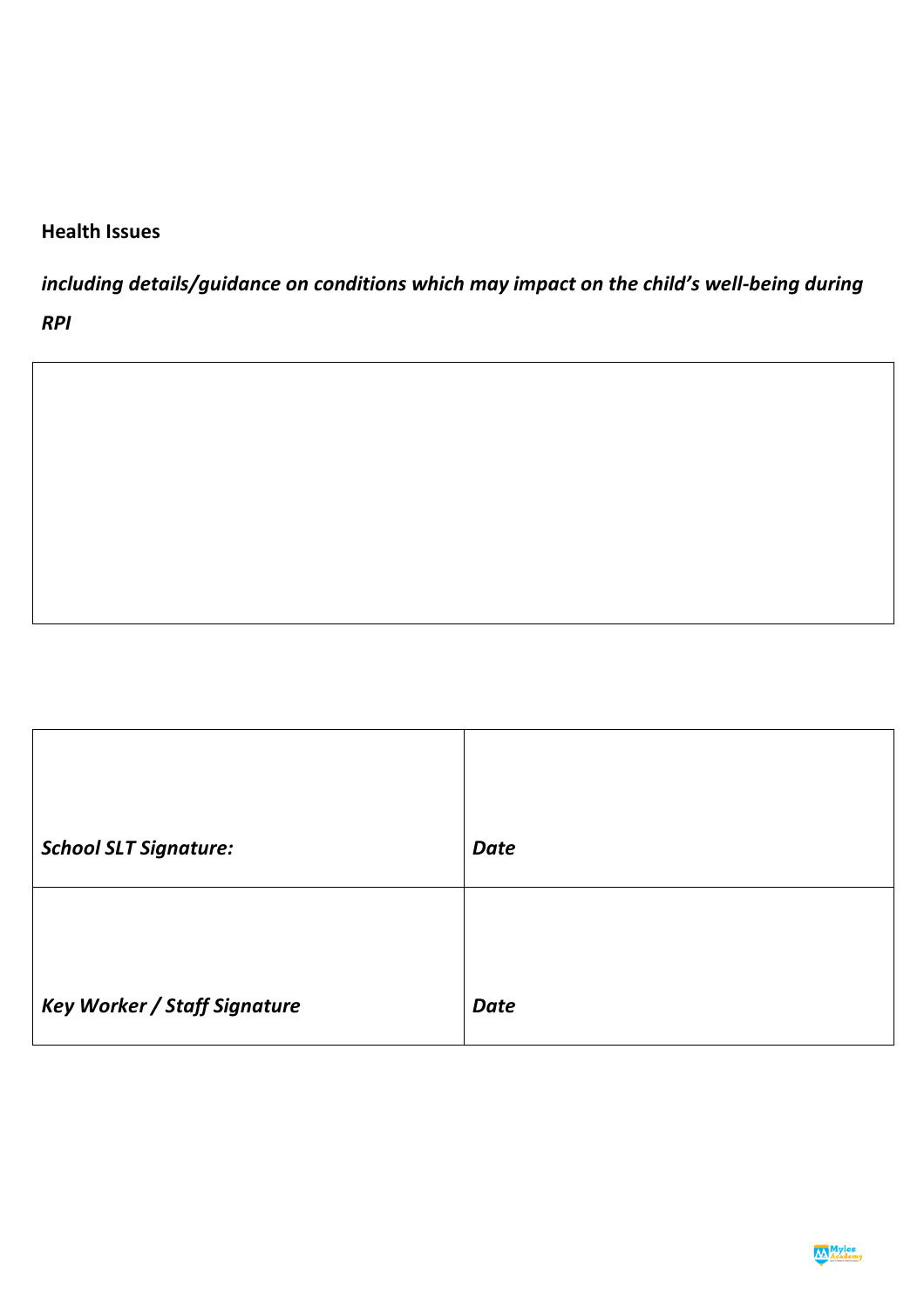**Appendix 3**



# **Incident Report Log No:**

# **EVERY PART MUST BE COMPLETED BY STAFF COMPILING THIS FORM**

| Name of pupil:              | School:                        |
|-----------------------------|--------------------------------|
| <b>Specific Location of</b> |                                |
| Incident and PI:            |                                |
| Date of Incident:           | Start time of Incident (24hr): |
| Name of staff               | Start Time of PI (24hr)        |
| completing this form:       |                                |
|                             | End Time of PI (24hr)          |
|                             | End time of incident (24):     |
| Staff present /             | Other Young People present     |
| involved:                   | / Involved (Initials only)     |

| Category of Incident (please highlight in Red for Negative Behaviour and Green for Neutral Behaviour) |                          |                                |                            |                                       |                                                   |  |
|-------------------------------------------------------------------------------------------------------|--------------------------|--------------------------------|----------------------------|---------------------------------------|---------------------------------------------------|--|
| Abuse against<br>an adult                                                                             | Abuse against<br>a child | <b>Allegation</b>              | <b>Bullying</b>            | <b>CSE</b>                            | <b>Damage</b>                                     |  |
| <b>Dangerous</b><br>behaviour                                                                         | <b>Disclosure</b>        | Drug and<br>alcohol related    | <b>Missing</b>             | Persistent<br>disruptive<br>behaviour | <b>Physical</b><br>assault<br>against an<br>adult |  |
| <b>Physical</b><br>assault against<br>a child                                                         | <b>Racist abuse</b>      | <b>Radicalisation</b>          | Self-harm /<br>Self injury | Sexual<br>misconduct                  | <b>Theft</b>                                      |  |
| Other (specify):                                                                                      |                          |                                |                            |                                       |                                                   |  |
| Did the Incident result in a<br><b>Physical Intervention?</b>                                         |                          | Yes / No                       |                            |                                       |                                                   |  |
|                                                                                                       |                          | If Yes, complete incident & PI |                            |                                       |                                                   |  |

| De-Escalation Strategies used: (please highlight) |                        |                          |                    |  |  |  |  |
|---------------------------------------------------|------------------------|--------------------------|--------------------|--|--|--|--|
| <b>Playfulness (humour)</b>                       | Acceptance             | <b>Curiosity</b>         | Empathy            |  |  |  |  |
| <b>Planned ignore</b>                             | Compromise             | Positive regard          | <b>Distraction</b> |  |  |  |  |
| Swap staff                                        | <b>Clear Direction</b> | <b>Other (Describe):</b> |                    |  |  |  |  |
| <b>3Warnings</b>                                  | <b>Change of Area</b>  |                          |                    |  |  |  |  |

**Incident/ Physical Intervention Details:** *(please give a factual account of what happened, describe the behaviour and explain why the actions taken by staff were in the best interests of the Young Person. Avoiding using words such as 'kicked off or just aggressive, describe it in detail'*

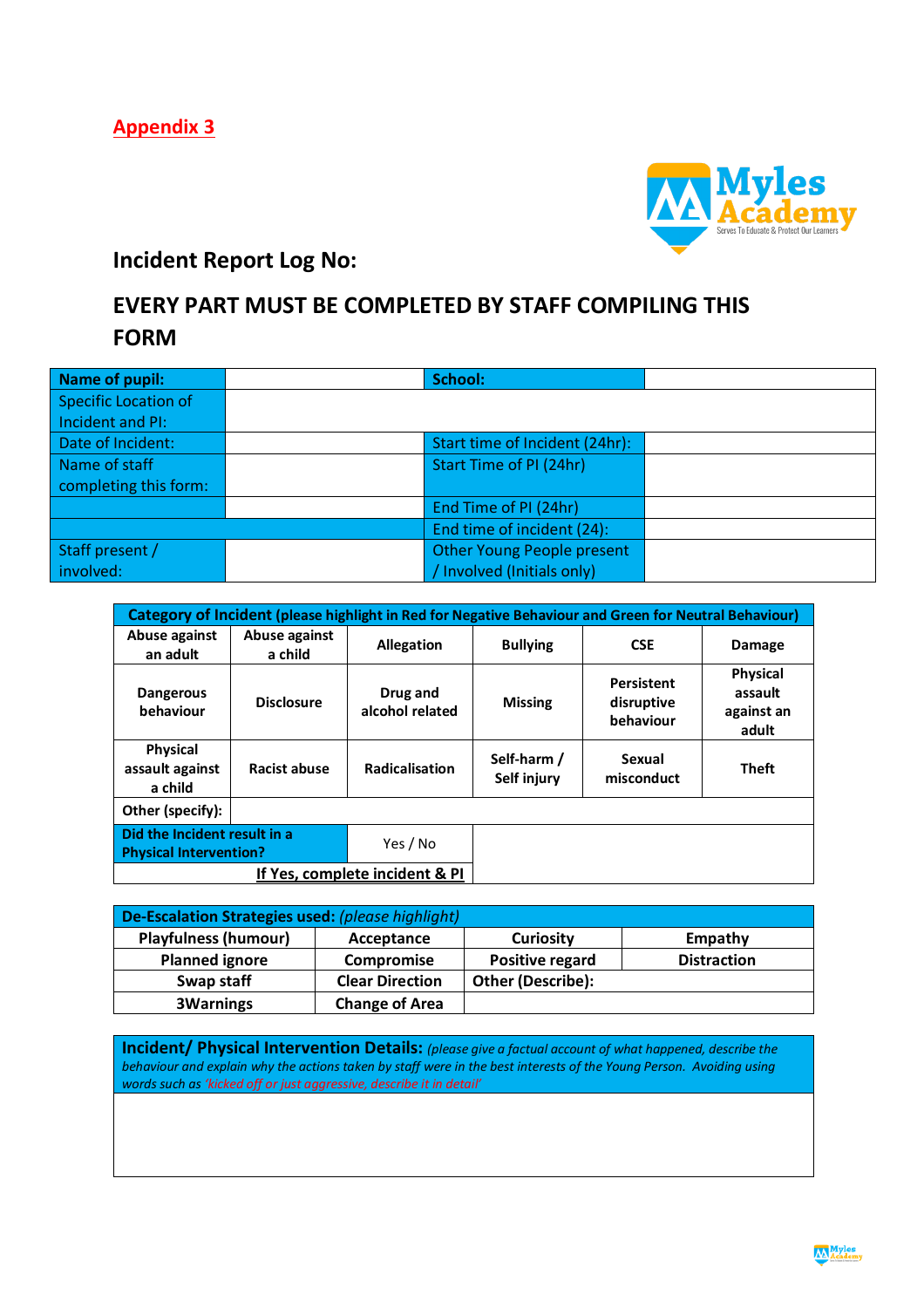| <b>Outcomes/Consequences:</b> (How was the incident brought to an end? What help and support was given to<br>support the young person?) |                           |                  |                           |  |  |
|-----------------------------------------------------------------------------------------------------------------------------------------|---------------------------|------------------|---------------------------|--|--|
|                                                                                                                                         |                           |                  |                           |  |  |
|                                                                                                                                         |                           |                  |                           |  |  |
|                                                                                                                                         |                           |                  |                           |  |  |
| Time of Physical Intervention                                                                                                           |                           |                  |                           |  |  |
| (24hr)                                                                                                                                  |                           |                  |                           |  |  |
| Duration of hold(s)                                                                                                                     |                           |                  |                           |  |  |
| Staff involved                                                                                                                          |                           |                  |                           |  |  |
| Staff witness to intervention                                                                                                           |                           |                  |                           |  |  |
| Young People witness to                                                                                                                 |                           |                  |                           |  |  |
| intervention                                                                                                                            |                           |                  |                           |  |  |
| Others witness to intervention                                                                                                          |                           |                  |                           |  |  |
| <b>Reason for Restraint (Highlight</b>                                                                                                  | <b>Actual / Potential</b> | Actual /         | <b>Actual / Potential</b> |  |  |
| all that are applicable)                                                                                                                | serious harm to           | <b>Potential</b> | serious damage to         |  |  |
|                                                                                                                                         | self                      | serious harm to  | property                  |  |  |
|                                                                                                                                         |                           | others           |                           |  |  |

Classification of Intervention(s) employed:

used

| Non-Restrictive Physical Intervention used (Highlight those applicable) |                                  |              |  |  |  |
|-------------------------------------------------------------------------|----------------------------------|--------------|--|--|--|
| Nurture Hold                                                            | <b>Single Person Redirection</b> | <b>Other</b> |  |  |  |
| If other is highlighted,                                                |                                  |              |  |  |  |
| describe:                                                               |                                  |              |  |  |  |

| Restrictive Physical Intervention techniques used (Highlight those applicable) |                                               |                                                                       |                                                       |  |  |  |  |
|--------------------------------------------------------------------------------|-----------------------------------------------|-----------------------------------------------------------------------|-------------------------------------------------------|--|--|--|--|
| <b>Static Close-In Hold</b><br><b>Standing Restraint</b>                       | <b>Standing / Walking</b><br><b>Restraint</b> | <b>Single Person</b><br><b>Standing / Walking</b><br>(young children) | <b>Reverse Standing /</b><br><b>Walking Restraint</b> |  |  |  |  |
|                                                                                |                                               |                                                                       |                                                       |  |  |  |  |
| Please state the full sequence of<br>physical intervention techniques          |                                               |                                                                       |                                                       |  |  |  |  |

| Were Emergency Services called?   |      | Yes / No / NA |
|-----------------------------------|------|---------------|
| Details of service and log number |      |               |
| <b>Date</b>                       | Time |               |

| Who was informed?              | <b>Date</b> | <b>Time</b> | Name of person informed | Informed by |
|--------------------------------|-------------|-------------|-------------------------|-------------|
| Manager / Head Teacher         |             |             |                         |             |
| <b>SLT (Reporting Upwards)</b> |             |             |                         |             |
| <b>Placing Authority</b>       |             |             |                         |             |
| Family                         |             |             |                         |             |
| <b>LADO</b>                    |             |             |                         |             |
| Ofsted (Regulation 40)         |             |             |                         |             |
| Social Worker                  |             |             |                         |             |